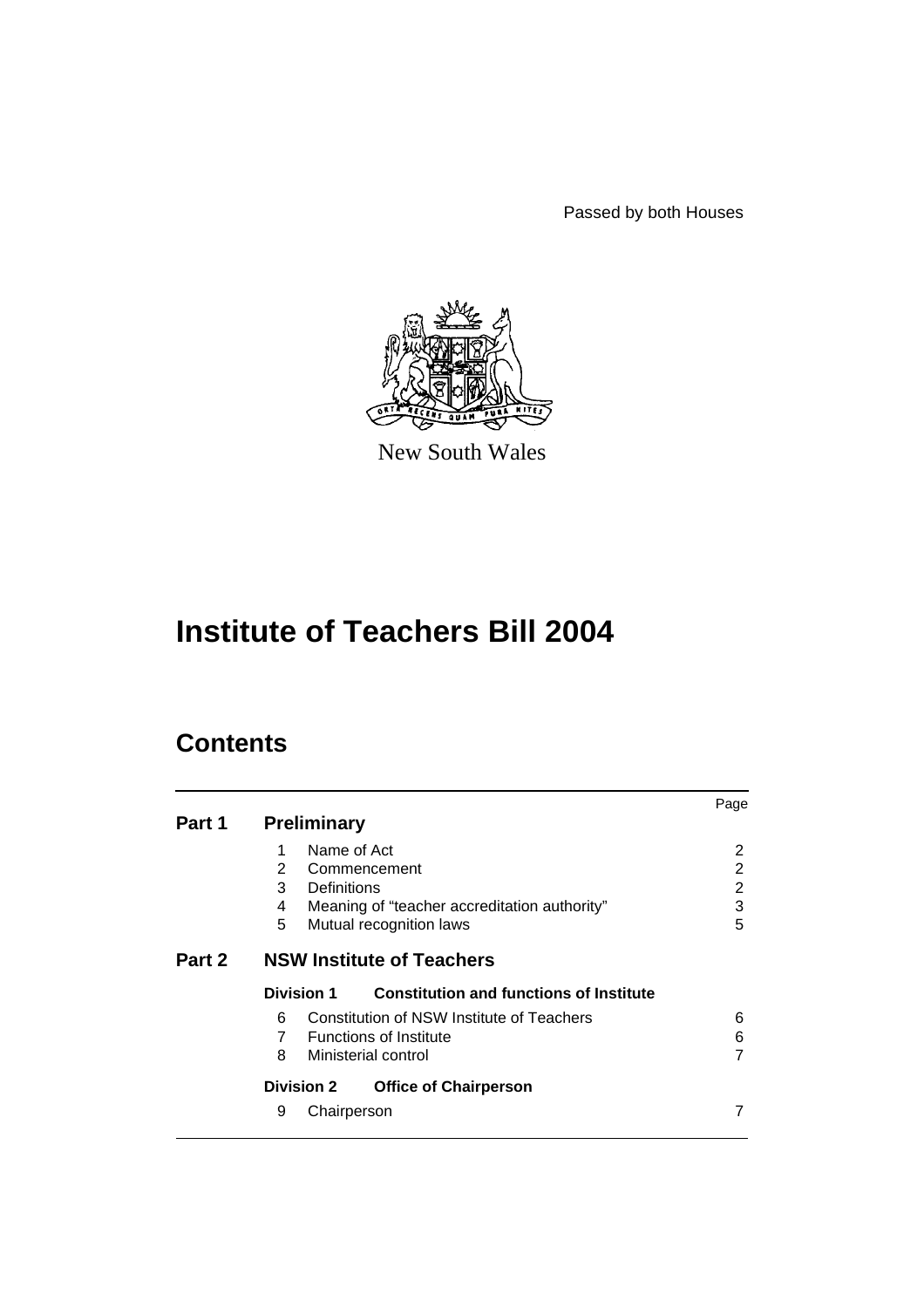**Contents** 

|        |                                                                     |                                                    |                                                                                                                                                                                                                                                                                  | Page                                   |  |  |
|--------|---------------------------------------------------------------------|----------------------------------------------------|----------------------------------------------------------------------------------------------------------------------------------------------------------------------------------------------------------------------------------------------------------------------------------|----------------------------------------|--|--|
|        |                                                                     | <b>Division 3</b>                                  | <b>Board of Governance</b>                                                                                                                                                                                                                                                       |                                        |  |  |
|        | 10<br>11                                                            |                                                    | Establishment of Board of Governance<br><b>Functions of Board</b>                                                                                                                                                                                                                | 7<br>8                                 |  |  |
|        |                                                                     | <b>Division 4</b>                                  | <b>Quality Teaching Council</b>                                                                                                                                                                                                                                                  |                                        |  |  |
|        | 12 <sup>2</sup><br>13                                               |                                                    | <b>Establishment and function of Quality Teaching Council</b><br>Membership of Council                                                                                                                                                                                           | 8<br>8                                 |  |  |
|        |                                                                     | Division 5                                         | <b>Chief Executive and staff of Institute</b>                                                                                                                                                                                                                                    |                                        |  |  |
|        | 14<br>15                                                            | Staff of Institute                                 | <b>Chief Executive of Institute</b>                                                                                                                                                                                                                                              | 9<br>9                                 |  |  |
| Part 3 | <b>Roll of teachers</b>                                             |                                                    |                                                                                                                                                                                                                                                                                  |                                        |  |  |
|        | 16<br>17<br>18                                                      | <b>Electoral list</b><br><b>Accreditation list</b> | Institute to maintain roll of teachers                                                                                                                                                                                                                                           | 11<br>11<br>11                         |  |  |
| Part 4 | <b>Accreditation of teachers</b>                                    |                                                    |                                                                                                                                                                                                                                                                                  |                                        |  |  |
|        | <b>Division 1</b><br><b>Professional teaching standards</b>         |                                                    |                                                                                                                                                                                                                                                                                  |                                        |  |  |
|        | 19<br>20                                                            |                                                    | Minister may approve professional teaching standards<br>Matters to be dealt with by professional teaching standards                                                                                                                                                              | 13<br>13                               |  |  |
|        |                                                                     | <b>Division 2</b>                                  | <b>Accreditation scheme-general provisions</b>                                                                                                                                                                                                                                   |                                        |  |  |
|        | 21<br>22<br>23<br>24<br>25<br>26<br>27                              | Annual fee<br>decisions                            | School-based accreditation scheme<br>Accreditation decisions to be provided to Institute<br><b>Procedural matters</b><br>General grounds for revocation of accreditation<br>False information and representation<br>Review by Administrative Decisions Tribunal of accreditation | 14<br>14<br>14<br>15<br>15<br>16<br>16 |  |  |
|        | Mandatory accreditation of new scheme teachers<br><b>Division 3</b> |                                                    |                                                                                                                                                                                                                                                                                  |                                        |  |  |
|        | 28<br>29<br>30<br>31<br>32<br>33                                    | Definitions<br>competence level<br>this Division   | Employment of new scheme teachers<br>Provisional accreditation of new scheme teachers<br>Conditional accreditation of new scheme teachers<br>Accreditation of new scheme teachers at professional<br>Revocation of accreditation of new scheme teachers under                    | 17<br>17<br>18<br>19<br>20<br>21       |  |  |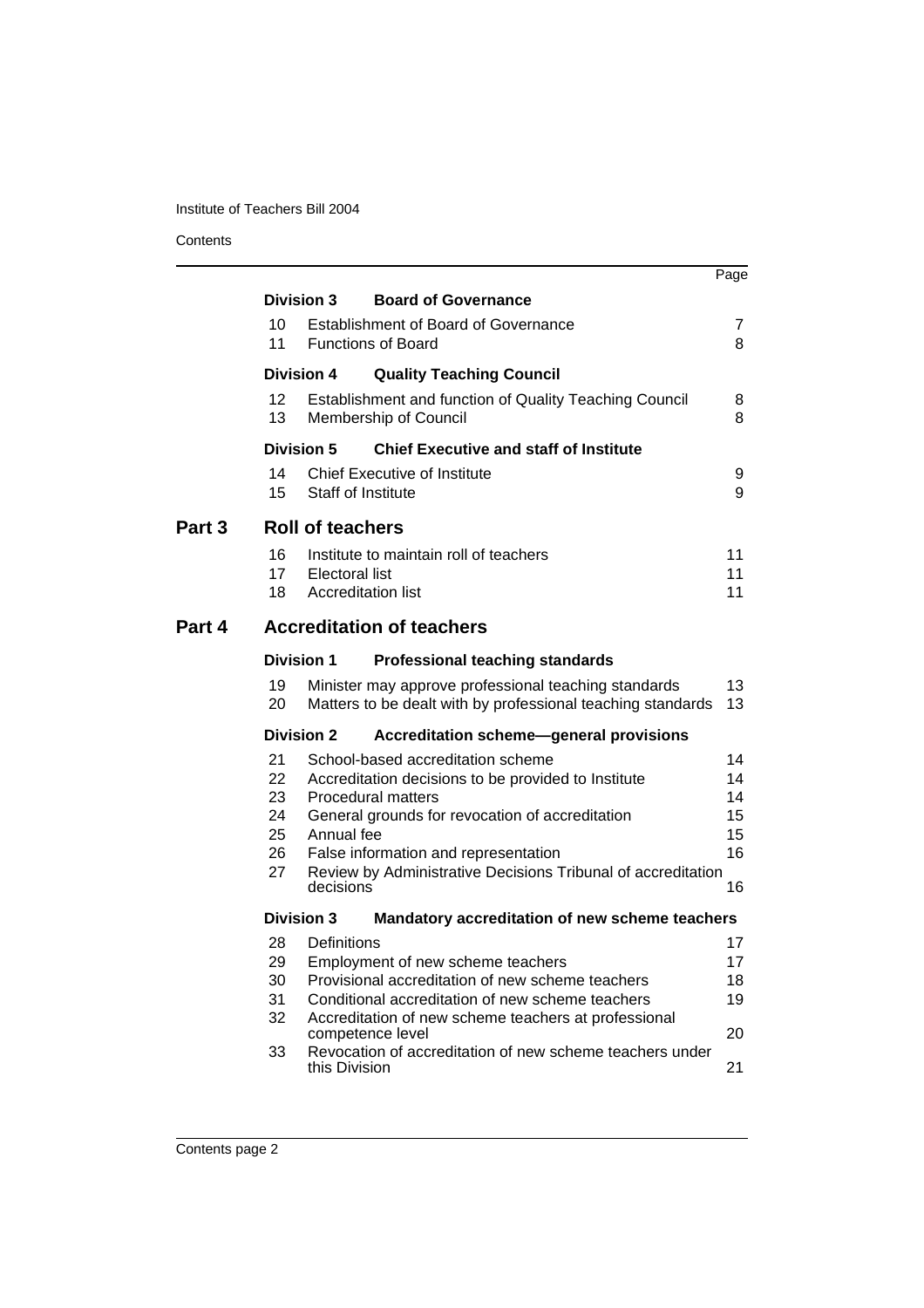**Contents** 

|                   |                   |                                                                                          | Page |
|-------------------|-------------------|------------------------------------------------------------------------------------------|------|
|                   | <b>Division 4</b> | <b>Mandatory accreditation of transition scheme</b><br>teachers                          |      |
|                   | 34                | Definitions                                                                              | 21   |
|                   | 35                | Employment of transition scheme teachers                                                 | 22   |
|                   | 36                | Conditional accreditation of transition scheme teachers                                  | 22   |
|                   | 37                | Accreditation of transition scheme teachers at professional<br>competence level          | 23   |
|                   | 38                | Revocation of accreditation under this Division of transition<br>scheme teachers         | 23   |
|                   | Division 5        | <b>Voluntary accreditation</b>                                                           |      |
|                   | 39                | Voluntary accreditation of teachers at various levels                                    | 23   |
|                   | 40                | Voluntary accreditation of new scheme and transition<br>scheme teachers at higher levels | 24   |
|                   | 41                | Application fee                                                                          | 25   |
| Part 5            |                   | <b>Miscellaneous</b>                                                                     |      |
|                   | 42                | Exchange of information                                                                  | 26   |
|                   | 43                | Institute of Teachers Fund                                                               | 26   |
|                   | 44                | Institute may accept gifts, devises or bequests                                          | 27   |
|                   | 45                | Delegations                                                                              | 27   |
|                   | 46                | Act to bind Crown                                                                        | 28   |
|                   | 47                | Contracting out void                                                                     | 28   |
|                   | 48                | Personal liability                                                                       | 28   |
|                   | 49                | Nature of proceedings for offences                                                       | 28   |
|                   | 50                | Recovery of money                                                                        | 28   |
|                   | 51                | Service of documents on Institute                                                        | 29   |
|                   | 52                | Regulations                                                                              | 29   |
|                   | 53                | Savings and transitional provisions                                                      | 29   |
|                   | 54                | Amendment of other Acts                                                                  | 29   |
|                   | 55                | <b>Review of Act</b>                                                                     | 29   |
| <b>Schedule 1</b> |                   | Provisions relating to members and procedure<br>of the Board                             | 30   |
| <b>Schedule 2</b> |                   | Provisions relating to members and procedure<br>of the Council                           | 35   |
| <b>Schedule 3</b> |                   | <b>Savings and transitional provisions</b>                                               | 40   |
| <b>Schedule 4</b> |                   | <b>Amendment of Acts</b>                                                                 | 41   |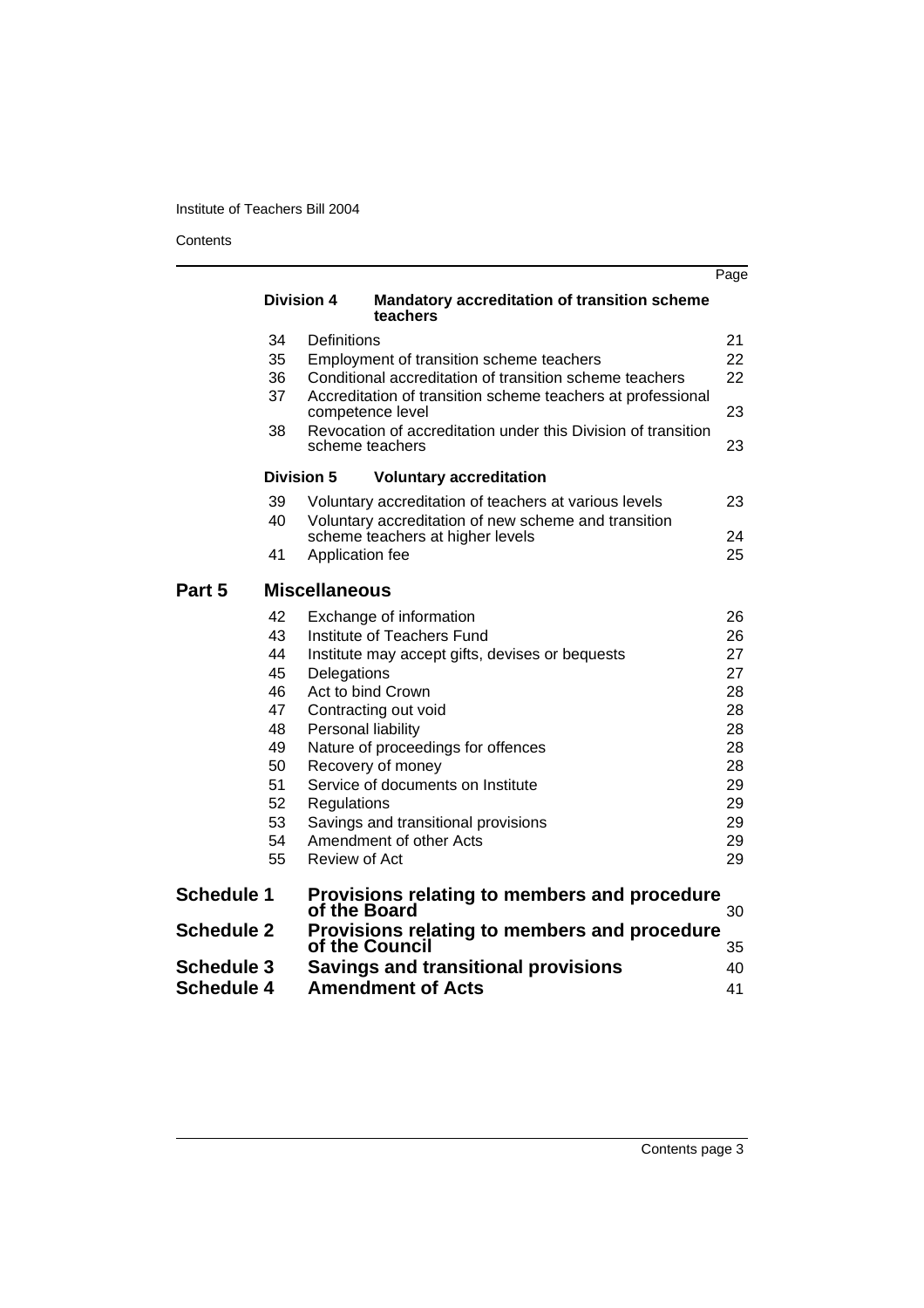*I certify that this PUBLIC BILL, which originated in the LEGISLATIVE ASSEMBLY, has finally passed the LEGISLATIVE COUNCIL and the LEGISLATIVE ASSEMBLY of NEW SOUTH WALES.*

> *Clerk of the Legislative Assembly. Legislative Assembly, Sydney, , 2004*



New South Wales

## **Institute of Teachers Bill 2004**

Act No , 2004

An Act to constitute the NSW Institute of Teachers; to make provision for professional teaching standards and the accreditation of school teachers in relation to those standards; and for other purposes.

*I have examined this Bill, and find it to correspond in all respects with the Bill as finally passed by both Houses.*

*Chairman of Committees of the Legislative Assembly.*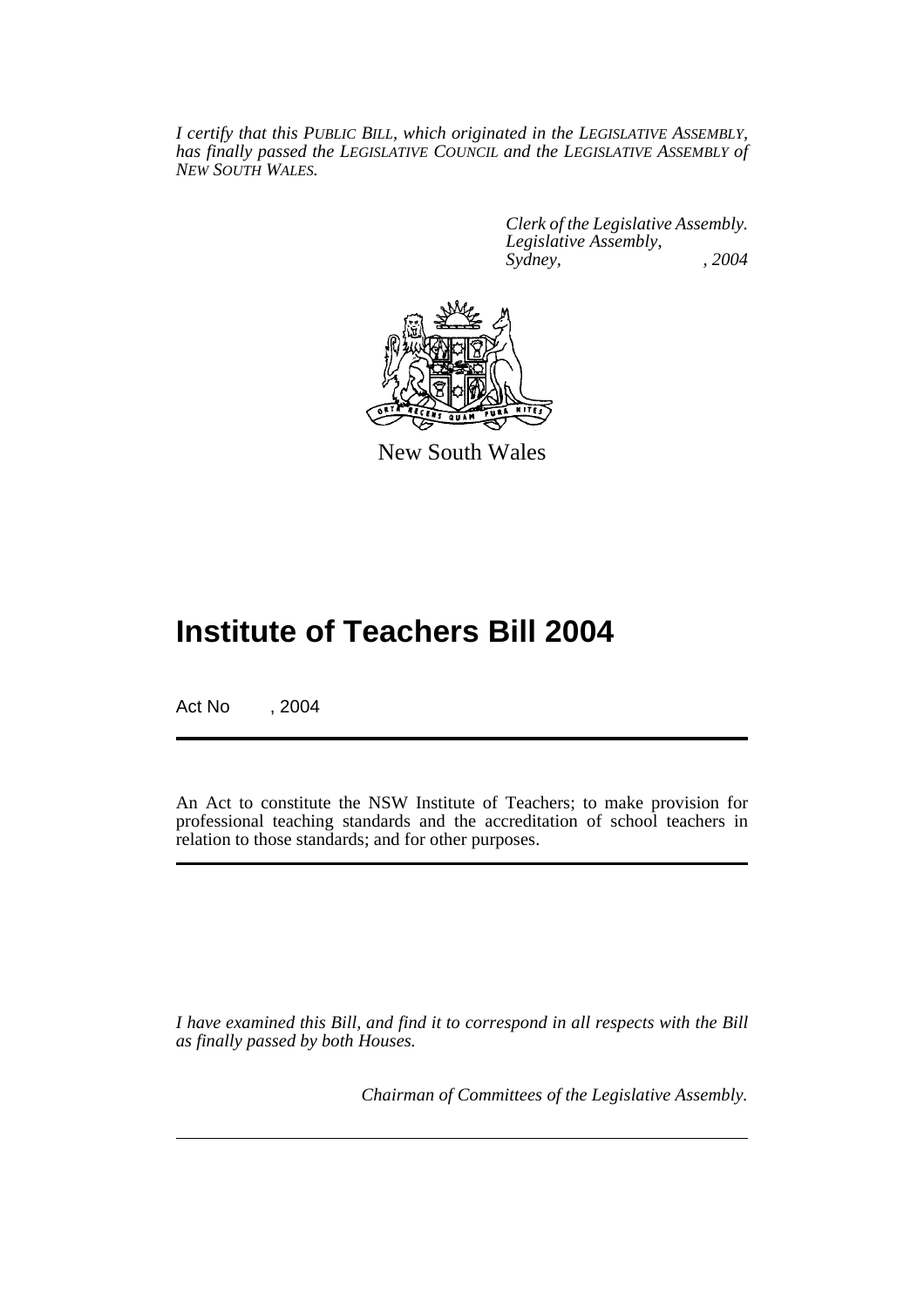#### Clause 1 Institute of Teachers Bill 2004

Part 1 Preliminary

#### **The Legislature of New South Wales enacts:**

### **Part 1 Preliminary**

#### **1 Name of Act**

This Act is the *Institute of Teachers Act 2004*.

#### **2 Commencement**

This Act commences on a day or days to be appointed by proclamation.

#### **3 Definitions**

(1) In this Act:

*accredited* means accredited for the time being under Part 4, and includes provisionally accredited or conditionally accredited under that Part.

*Board* means the Board of Governance established under section 10.

*Chairperson* means the person appointed by the Minister under section 9.

*Chief Executive* means the Chief Executive of the Institute.

*Council* means the Quality Teaching Council established under section 12.

*degree* means a degree, diploma or similar award conferred by a tertiary institution approved by the Minister.

*Director-General* means the Director-General of the Department of Education and Training.

*employ* includes engage or appoint.

*exercise* a function includes perform a duty.

*function* includes a power, authority or duty.

*government school* and *non-government school* have the same meanings as in the *Education Act 1990*.

*Institute* means the NSW Institute of Teachers constituted by this Act.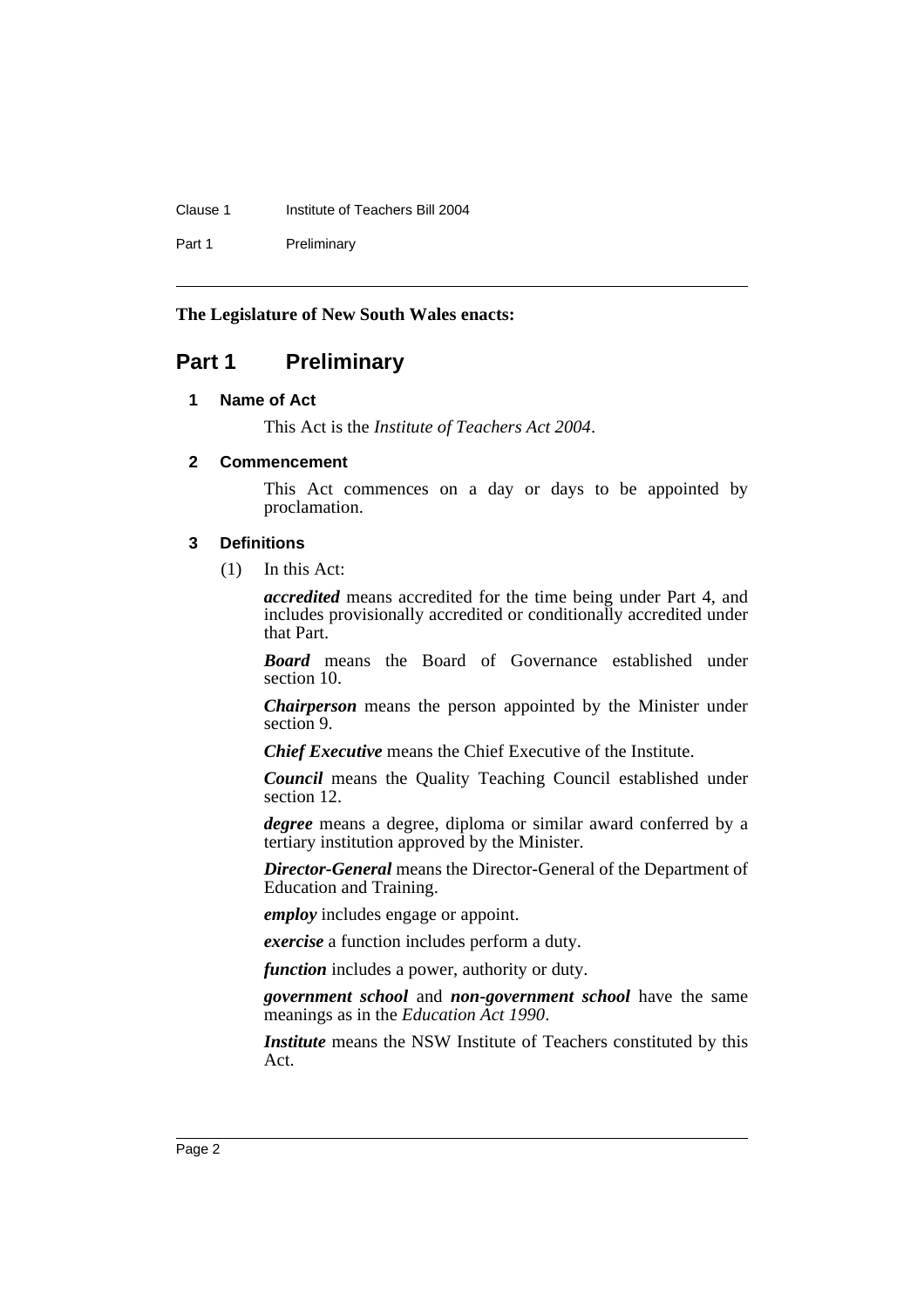Institute of Teachers Bill 2004 Clause 4

Preliminary **Preliminary** Part 1

*professional development* includes formal and informal learning activities designed to maintain and enhance the knowledge and skills of teachers.

*professional teaching standards* means the professional teaching standards approved by the Minister from time to time under section 19.

*roll of teachers* means the roll maintained by the Institute under Part 3.

*school* means a government school or a non-government school.

*teach* means undertake duties in a school that include (but are not limited to):

- (a) the direct delivery of courses of study that are designed to implement the curriculum (as determined by the Board of Studies) for primary or secondary schools in accordance with the *Education Act 1990*, and
- (b) responsibility for assessing student participation, performance and progress in such courses,

and *teacher* means a person who is, or is to be, employed to undertake any such duties (whether or not the person undertakes any other duties).

*teacher accreditation authority*—see section 4.

(2) Notes included in this Act do not form part of this Act.

#### **4 Meaning of "teacher accreditation authority"**

- (1) In this Act, *teacher accreditation authority* means:
	- (a) in relation to a government school:
		- (i) the Director-General, or
		- (ii) such other person or body as may be approved for the time being by the Director-General under subsection (2), or
	- (b) in relation to a non-government school:
		- (i) the Minister, or
		- (ii) such person or body as may be approved for the time being by the Minister under subsection (4).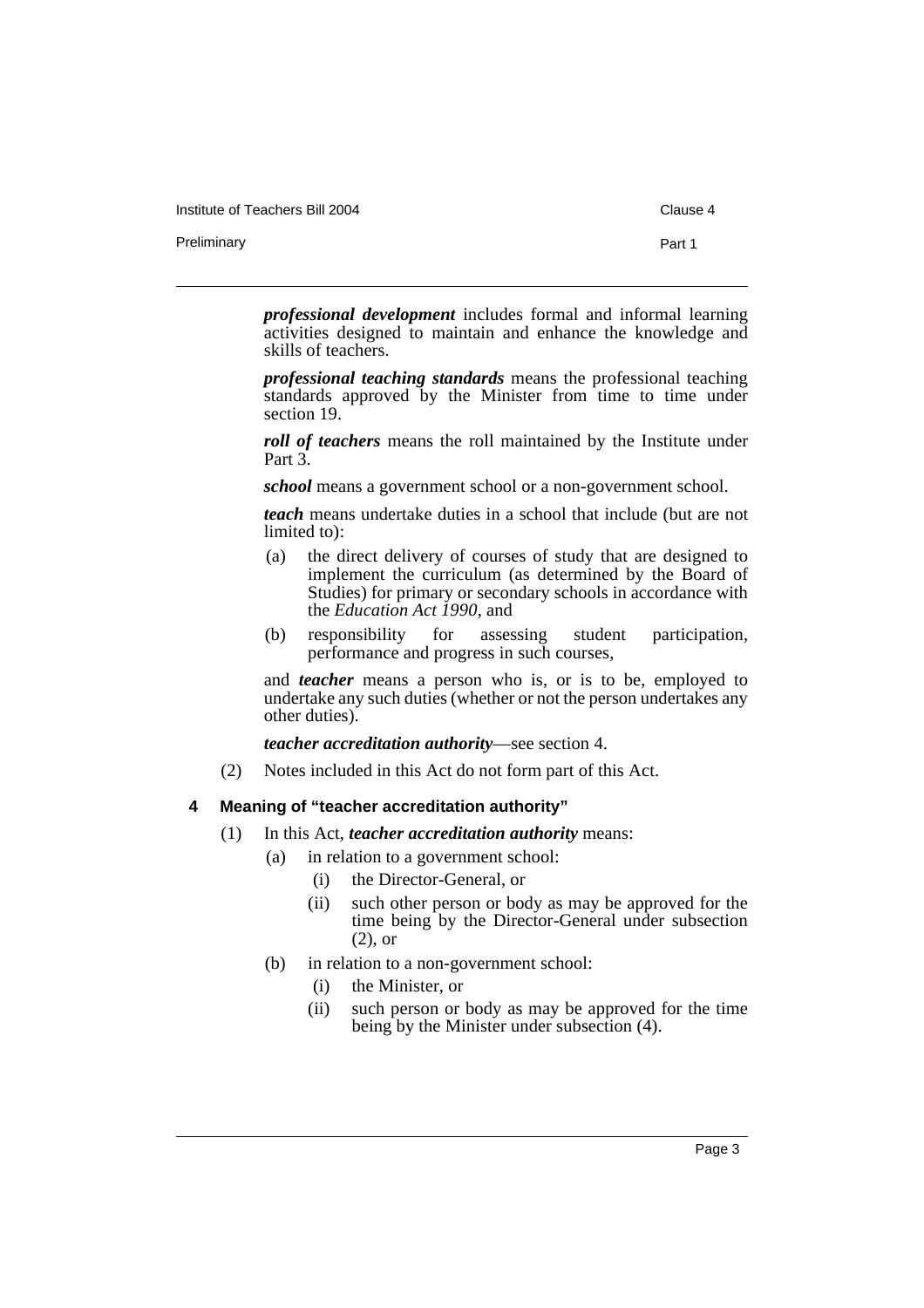#### Clause 4 Institute of Teachers Bill 2004

Part 1 Preliminary

- (2) The Director-General may approve a person or body to be the teacher accreditation authority in relation to a government school or a particular class of government schools for the purposes of this Act.
- (3) The approval of any such person or body by the Director-General:
	- (a) authorises the person or body to accredit, in accordance with Part 4, persons at such levels of accreditation as may be determined by the Director-General, and
	- (b) is subject to the requirement that the person or body complies with:
		- (i) the accreditation procedures and guidelines set out in the professional teaching standards, and
		- (ii) the conditions imposed by or under this Act, and
		- (iii) such other conditions as the Director-General thinks fit to impose, and
	- (c) may be suspended or revoked at any time by the Director-General for such reasons as the Director-General thinks fit.
- (4) The Minister may approve a person or body to be the teacher accreditation authority in relation to a non-government school for the purposes of this Act. In the case of a non-government school that is a member of a system of non-government schools approved by the Minister under Part 7 of the *Education Act 1990*, the person or body approved by the Minister under this subsection may be the approved authority for that system.
- (5) The approval of any such person or body by the Minister:
	- (a) authorises the person or body to accredit, in accordance with Part 4, persons at such levels of accreditation as may be determined by the Minister, and
	- (b) is subject to the requirement that the person or body complies with:
		- (i) the accreditation procedures and guidelines set out in the professional teaching standards, and
		- (ii) the conditions imposed by or under this Act, and
		- (iii) such other conditions as the Minister thinks fit to impose, and
	- (c) may be suspended or revoked at any time by the Minister if the Minister is of the opinion that the person or body has failed to comply with any such requirement.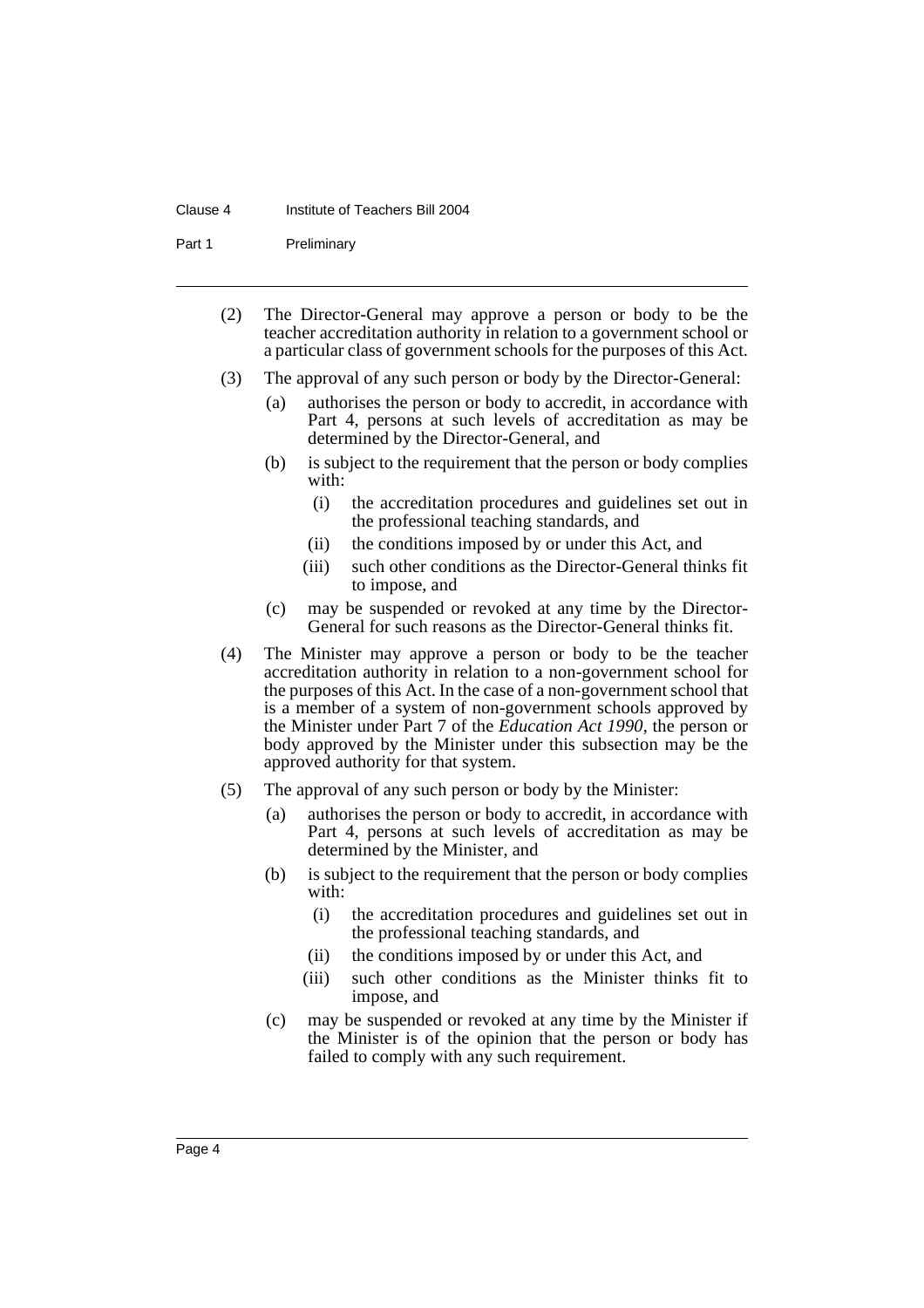Institute of Teachers Bill 2004 Clause 5

Preliminary **Part 1** 

(6) The suspension or revocation of the approval of a person or body as a teacher accreditation authority does not affect the accreditation by that authority of a person under Part 4.

#### **5 Mutual recognition laws**

This Act does not limit or otherwise affect the operation of:

- (a) the *Mutual Recognition Act 1992* of the Commonwealth, or
- (b) the *Trans-Tasman Mutual Recognition Act 1997* of the Commonwealth.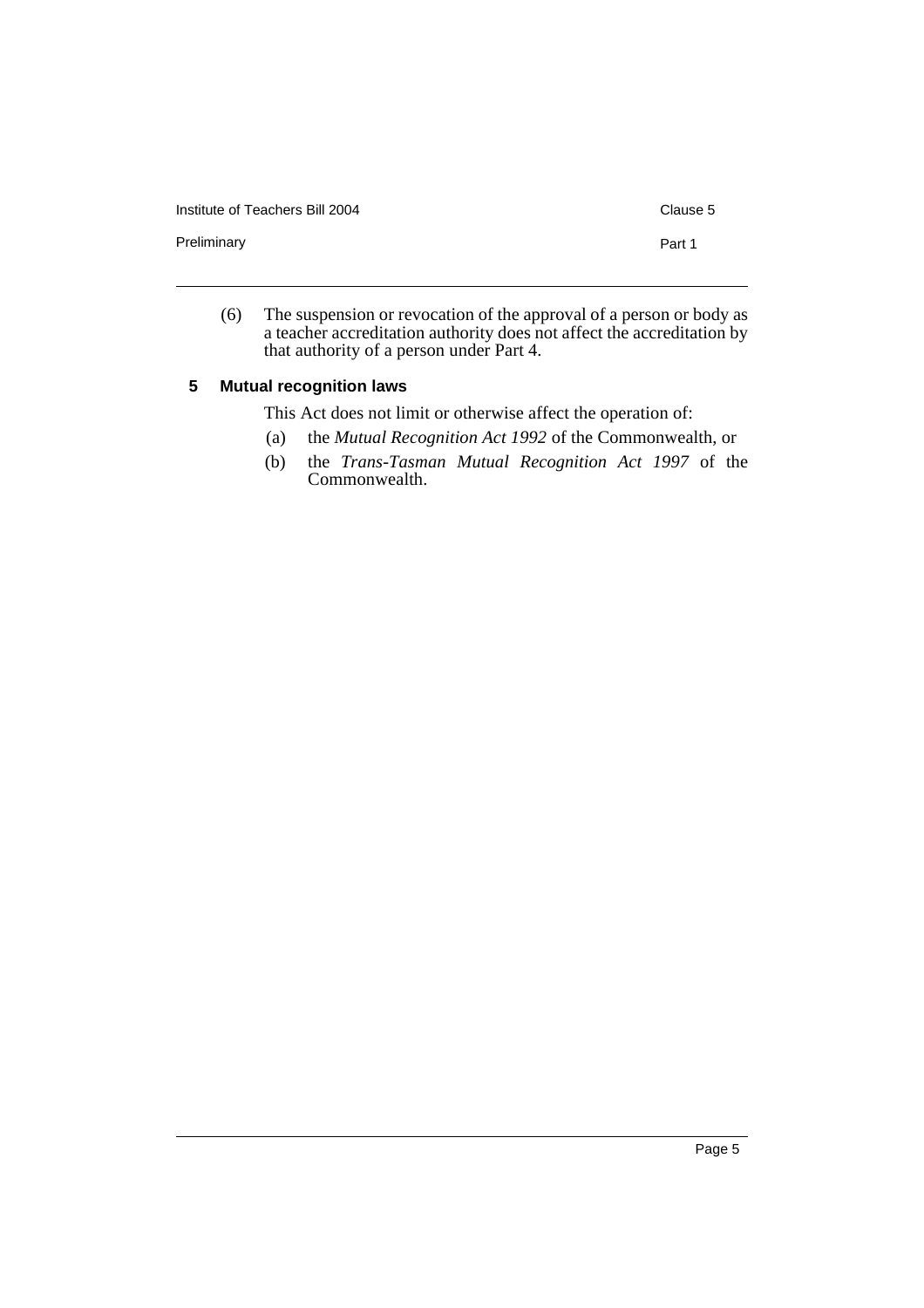#### Clause 6 Institute of Teachers Bill 2004

Part 2 NSW Institute of Teachers

### **Part 2 NSW Institute of Teachers**

#### **Division 1 Constitution and functions of Institute**

#### **6 Constitution of NSW Institute of Teachers**

- (1) There is constituted by this Act a corporation with the corporate name of the NSW Institute of Teachers.
- (2) The Institute is, for the purposes of any Act, a statutory body representing the Crown.

#### **7 Functions of Institute**

- (1) The Institute has the functions conferred or imposed on it by or under this or any other Act.
- (2) The functions of the Institute include the following:
	- (a) to provide advice to the Minister on the development, content and application of the professional teaching standards,
	- (b) to provide advice to the Minister on any of the Minister's other functions under this Act (including the function of approving persons or bodies as teacher accreditation authorities in relation to non-government schools or the suspension or revocation of any such approval),
	- (c) to advise and assist teacher accreditation authorities in accrediting persons under this Act,
	- (d) to monitor the accreditation process across all schools,
	- (e) to ensure that the professional teaching standards are applied fairly and consistently.
- (3) Without limiting subsection (2), the functions of the Institute include providing advice to the Minister on:
	- (a) the approval by the Minister of initial and continuing teacher education courses or programs that are relevant for the purposes of accreditation under this Act, and
	- (b) the approval by the Minister of persons or bodies who may provide professional development in accordance with the requirements of the professional teaching standards.
- (4) The Institute may delegate to any person or body any of the functions of the Institute (other than this power of delegation).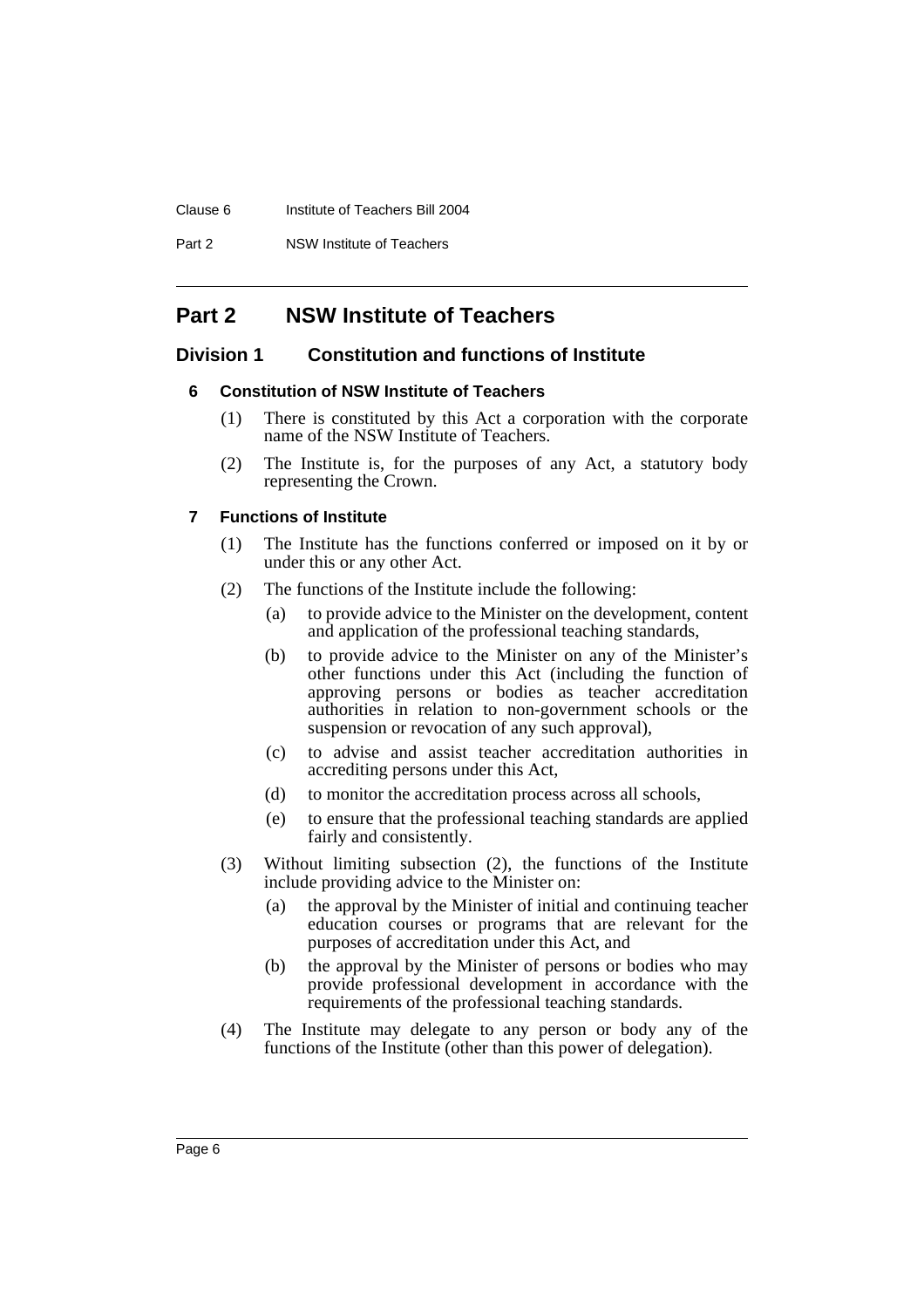Institute of Teachers Bill 2004 Clause 8

NSW Institute of Teachers **Part 2** and 2

(5) The functions of the Institute do not extend to industrial matters concerning teachers (such as the salaries of teachers or their conditions of employment).

### **8 Ministerial control**

The Institute is subject to the direction and control of the Minister (except in relation to the preparation and content of any report or recommendation made by the Institute to the Minister).

### **Division 2 Office of Chairperson**

### **9 Chairperson**

- (1) The Minister is to a appoint a person to hold office as the Chairperson of the Board.
- (2) The same person also holds office as the Chairperson of the Council.
- (3) A person may hold office as the Chairperson for terms totalling not more than 6 years.
- (4) The Chairperson has the following functions:
	- (a) to convey to the Minister the advice of the Institute,
	- (b) to receive, and pass on to the Board, any directions of the Minister,
	- (c) to co-ordinate the functions of the Board and the Council,
	- (d) to act as spokesperson for the Institute,
	- (e) to preside at meetings of the Board and the Council.

**Note.** See also Schedule 1 for other provisions that relate to the Chairperson.

### **Division 3 Board of Governance**

### **10 Establishment of Board of Governance**

- (1) There is established by this Act a Board of Governance for the Institute.
- (2) The Board is to consist of the following members:
	- (a) the Chairperson,
	- (b) 3 persons appointed by the Minister, being persons having such experience and expertise as the Minister considers relevant,
	- (c) the Chief Executive.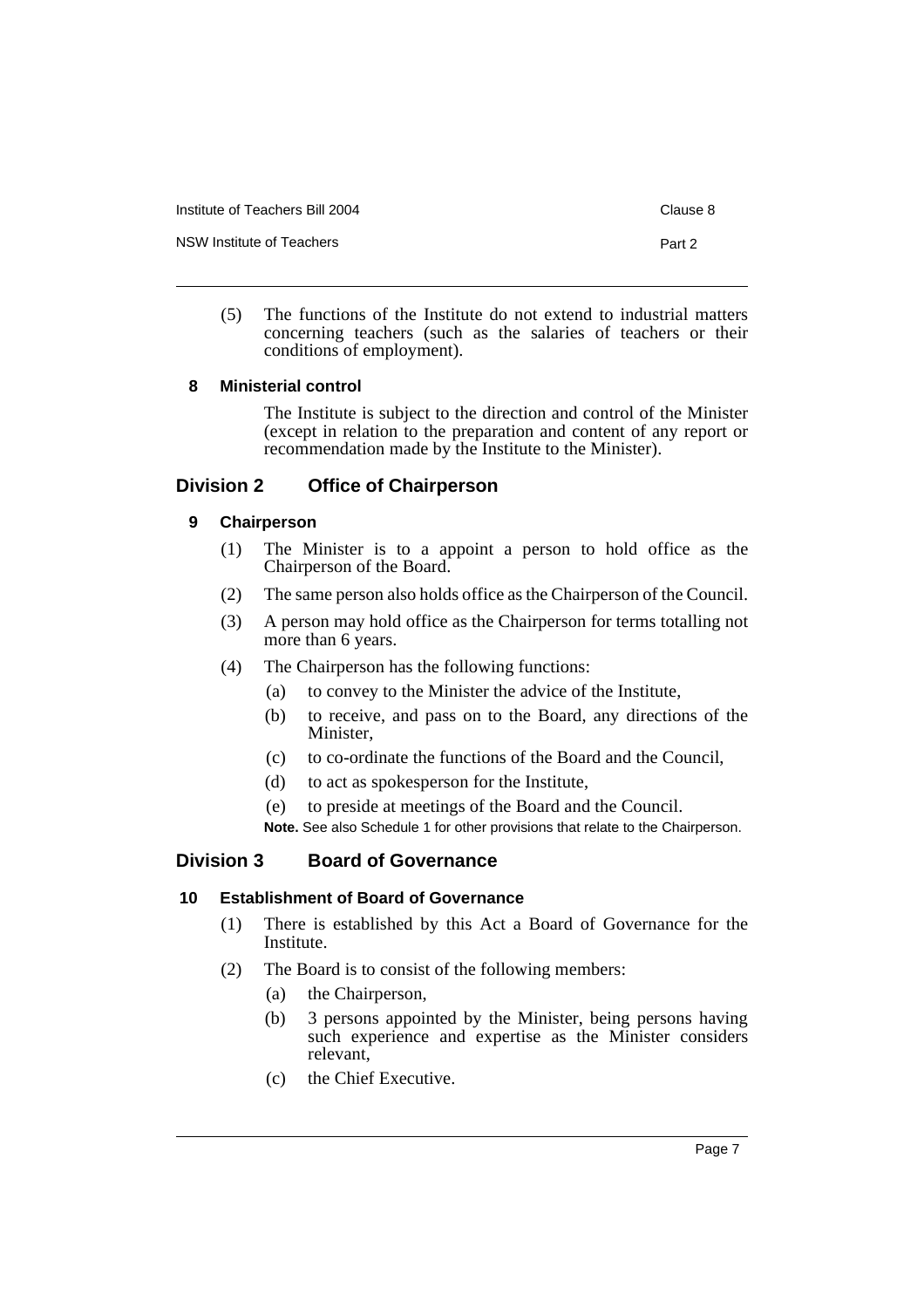#### Clause 11 Institute of Teachers Bill 2004

Part 2 **NSW** Institute of Teachers

- (3) The Minister, in appointing persons under subsection (2) (b), is to have regard to achieving an appropriate balance of legal, business, risk management and financial skills.
- (4) Schedule 1 has effect with respect to the members and procedure of the Board.

### **11 Functions of Board**

- (1) The Board has the following functions:
	- (a) to oversee the functions, finances, strategic direction and operations of the Institute,
	- (b) to monitor the management and performance of the Institute,
	- (c) to govern the affairs of the Institute in accordance with the directions of the Minister.
- (2) The Board must give the Minister any information about the exercise of the Board's functions that the Minister requests.

### **Division 4 Quality Teaching Council**

#### **12 Establishment and function of Quality Teaching Council**

- (1) The Quality Teaching Council is established by this Act.
- (2) The function of the Council is to provide advice to the Institute in relation to the exercise of the Institute's functions under this Act.

#### **13 Membership of Council**

- (1) The Council is to consist of the following members:
	- (a) 10 persons (the *elected members*) who are teachers and who are elected, in accordance with the regulations, by those persons whose are enrolled on the electoral list referred to in section 17,
	- (b) 10 persons appointed by the Minister (the *appointed members*),
	- (c) the Chairperson.
- (2) The appointed members are as follows:
	- (a) a nominee of the NSW Teachers Federation,
	- (b) a nominee of the NSW/ACT Independent Education Union,
	- (c) a nominee of the Board of Studies,
	- (d) a nominee of the Director-General,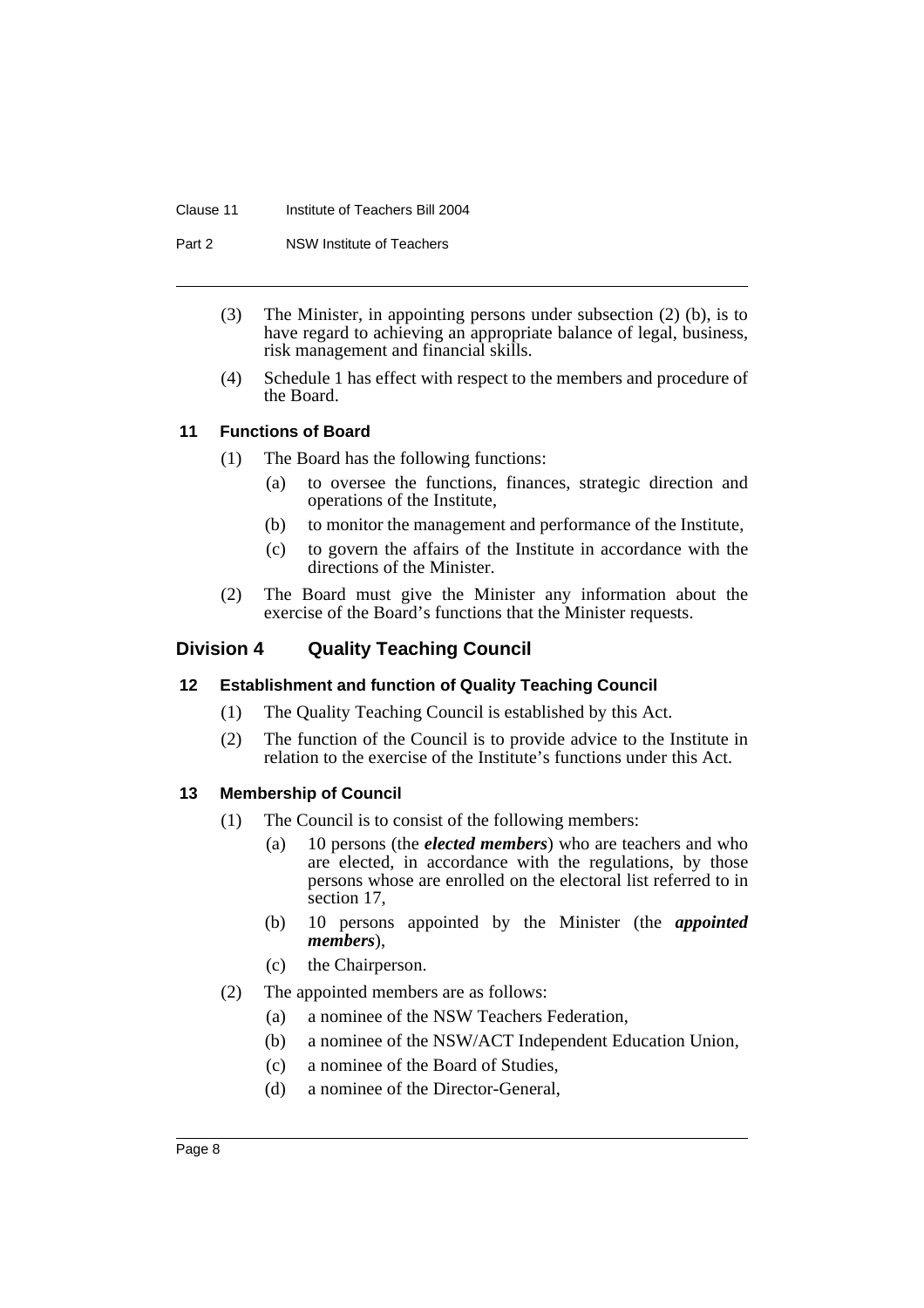NSW Institute of Teachers **Part 2** and 2

- (e) a nominee of the Catholic Education Commission, NSW,
- (f) a nominee of the Association of Independent Schools of NSW,
- (g) a person who, in the opinion of the Minister, represents the interests of parents of school-age children,
- (h) a nominee of the NSW Teacher Education Council,
- (i) 2 persons who, in the opinion of the Minister, represent the interests of teachers, with at least one such person being a member of the Professional Teachers' Council NSW.
- (3) After the third anniversary of the first election of the elected members of the Council, each person who is an elected member must be a teacher who is accredited under Part 4.
- (4) A person may hold office as a member of the Council for terms totalling not more than 6 years.
- (5) Schedule 2 has effect with respect to the members and procedure of the Council.

### **Division 5 Chief Executive and staff of Institute**

#### **14 Chief Executive of Institute**

- (1) The Chief Executive of the Institute is the person holding or acting in that office under Chapter 2 of the *Public Sector Employment and Management Act 2002*.
- (2) The Chief Executive is responsible for the day-to-day management of the affairs of the Institute subject to, and in accordance with, the policies and general directions of the Board.
- (3) Subsection (2) is subject to any arrangement to the contrary arising out of the exercise of the Chairperson's functions under section 9  $(4)$ .
- (4) Any act, matter or thing done in the name of, or on behalf of, the Institute by the Chief Executive is taken to have been done by the Institute.

#### **15 Staff of Institute**

(1) The staff of the Institute are (subject to this section) to be employed under Chapter 2 of the *Public Sector Employment and Management Act 2002*.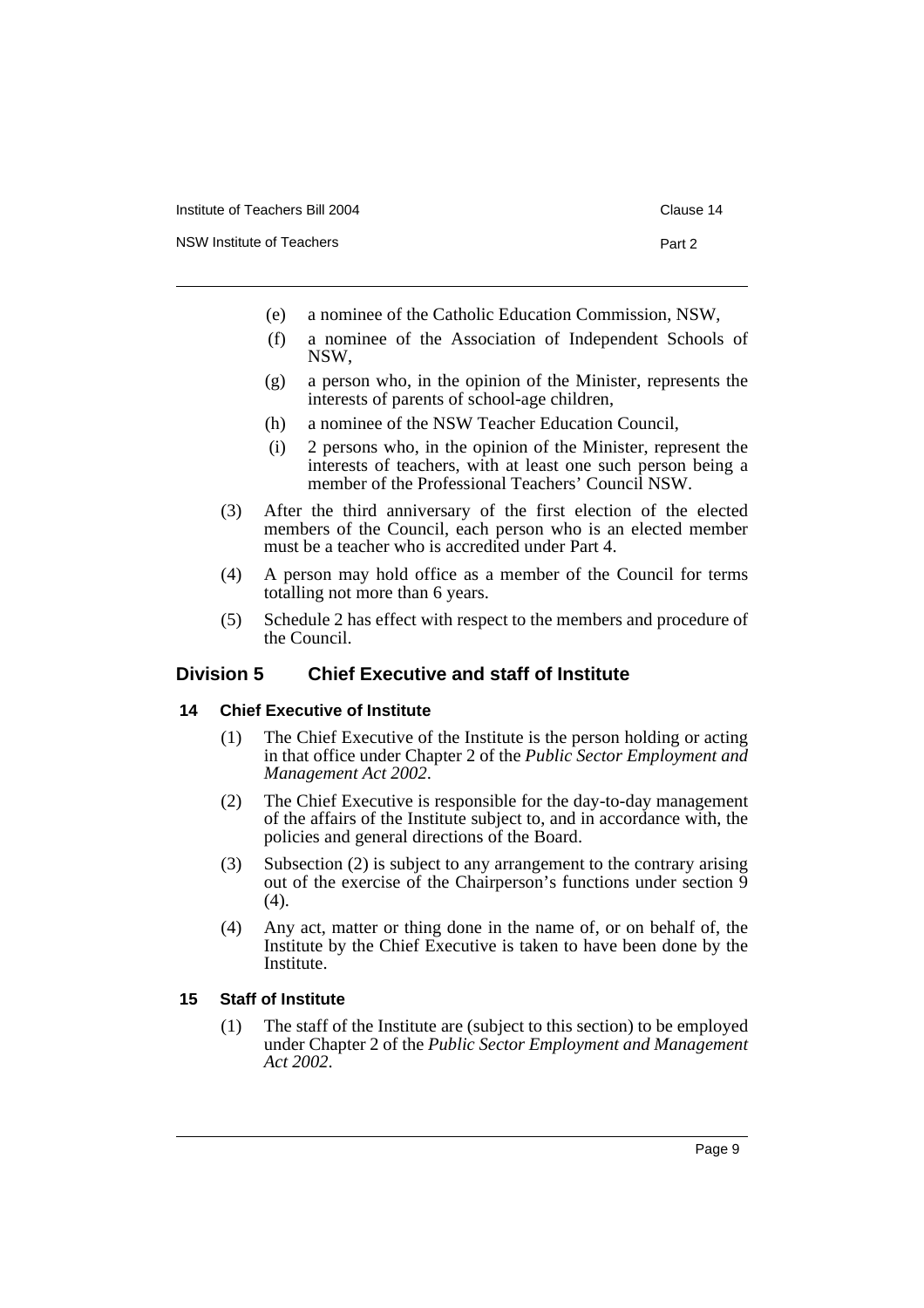#### Clause 15 Institute of Teachers Bill 2004

Part 2 NSW Institute of Teachers

- (2) The Institute may arrange for the use of the services of any staff or facilities of a government agency. Any person whose services the Institute makes use of under this subsection is, for the purposes of this Act, taken to be a member of staff of the Institute.
- (3) The Institute may also employ staff for any special purpose approved by the Minister. Chapter 2 of the *Public Sector Employment and Management Act 2002* does not apply to the employment of any such staff.
- (4) The Institute may engage consultants for the purposes of getting expert advice.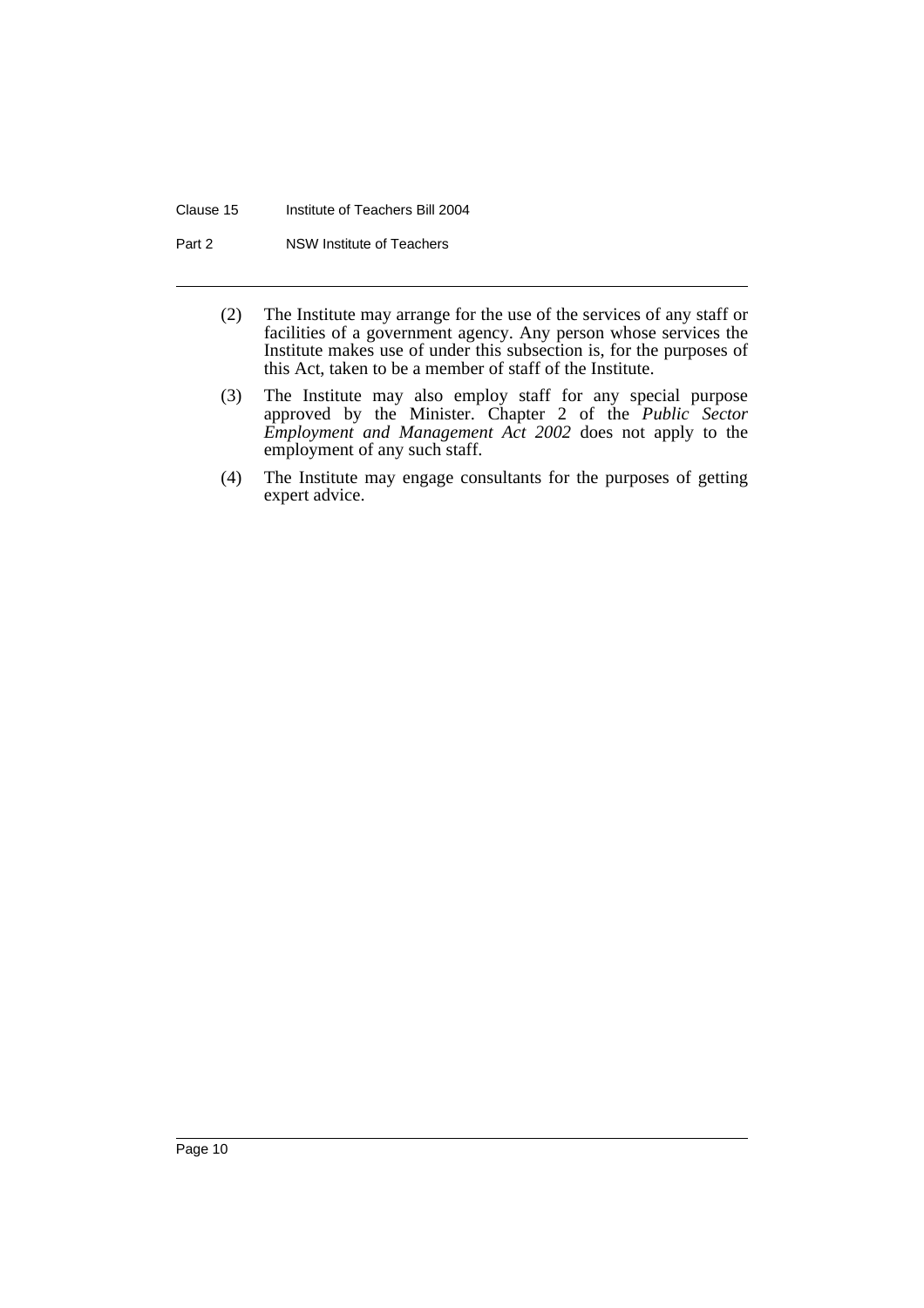Institute of Teachers Bill 2004 Clause 16

Roll of teachers **Part 3** 

### **Part 3 Roll of teachers**

#### **16 Institute to maintain roll of teachers**

- (1) The Institute is required to maintain, in printed or electronic form (or both), a roll of teachers for the purposes of this Act.
- (2) The roll of teachers is to consist of 2 parts, namely:
	- (a) the electoral list, and
	- (b) the accreditation list.

### **17 Electoral list**

- (1) A person is eligible to be enrolled on the electoral list if the person:
	- (a) is employed as a teacher in New South Wales, or
	- (b) was employed as a teacher in New South Wales at any time during the period of 3 years immediately before the date on which the next election of the elected members of the Council is due to be held, or
	- (c) is qualified (but not employed) as a teacher and is employed:
		- (i) as a member of staff of the Institute, the Department of Education and Training or the Board of Studies, or
		- (ii) by any other person or body prescribed by the regulations.
- (2) Any such person is eligible to be included on the electoral list regardless of whether the person is accredited.
- (3) If a person is enrolled on the electoral list, the list is to include the contact details (if any) provided by the person or otherwise made available to the Institute.

### **18 Accreditation list**

- (1) The accreditation list is to contain the following particulars in relation to each person who is accredited:
	- (a) the name and date of birth of the person,
	- (b) the level at which the person is accredited,
	- (c) the teacher accreditation authority that accredited the person and the date on which the person was accredited,
	- (d) such other particulars as are required by or under this Act or the regulations to be included on the accreditation list.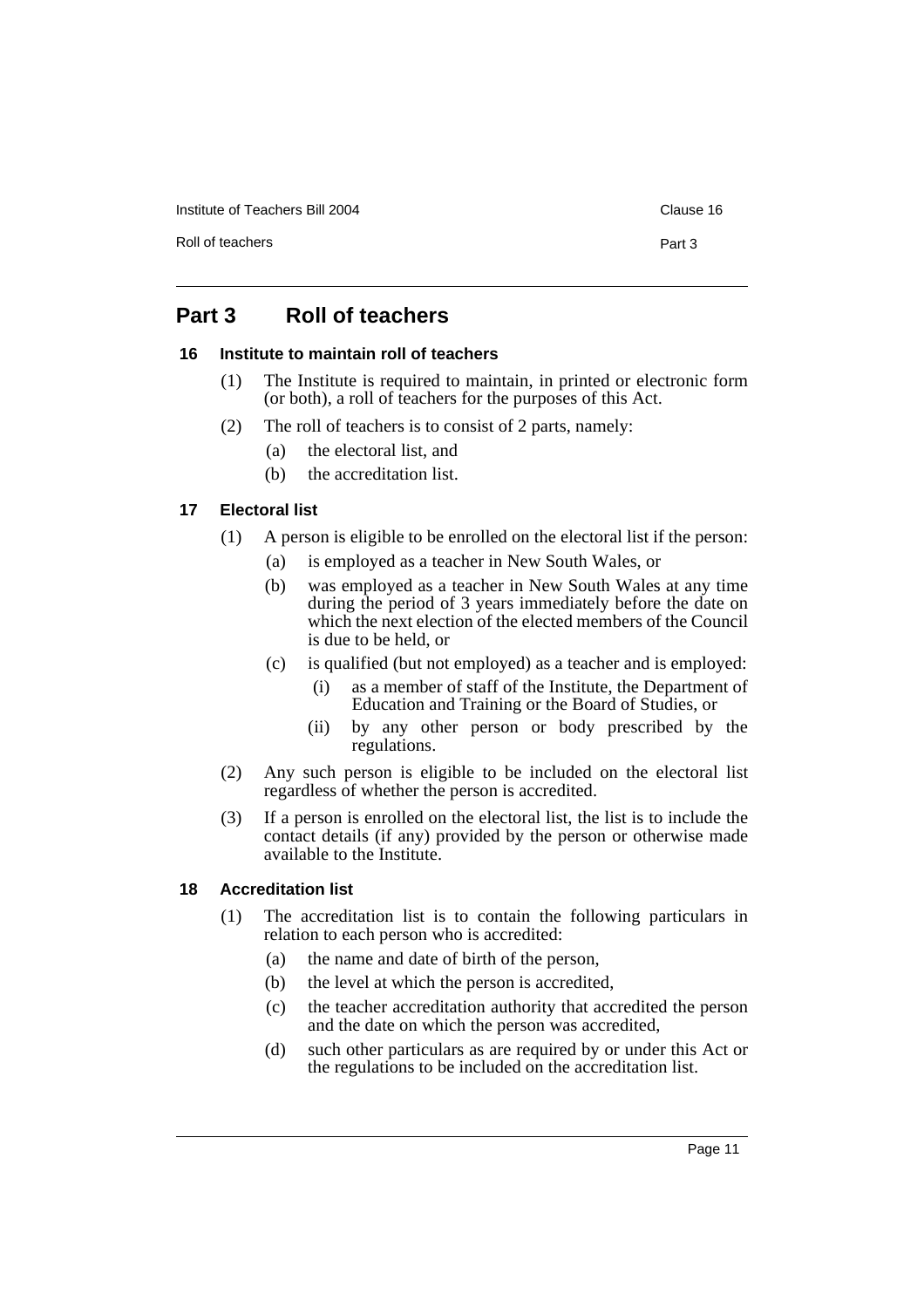#### Clause 18 Institute of Teachers Bill 2004

Part 3 Roll of teachers

- (2) The accreditation list is also to contain the details of any decision by a teacher accreditation authority:
	- (a) to refuse an application to accredit any person, or
	- (b) to revoke the accreditation of any person.
- (3) The Institute is authorised:
	- (a) to request and receive any such information from a teacher accreditation authority, and
	- (b) to provide any information contained in the accreditation list to any of the following:
		- (i) any teacher accreditation authority,
		- (ii) the person or body responsible for registering or accrediting teachers under the law of another jurisdiction,
		- (iii) any other person or body prescribed by the regulations.

**Note.** Section 22 requires a teacher accreditation authority to notify the Institute if the authority makes any accreditation decision under Part 4 in relation to a person.

See also section 42 which authorises the Institute to enter into information sharing arrangements with relevant agencies.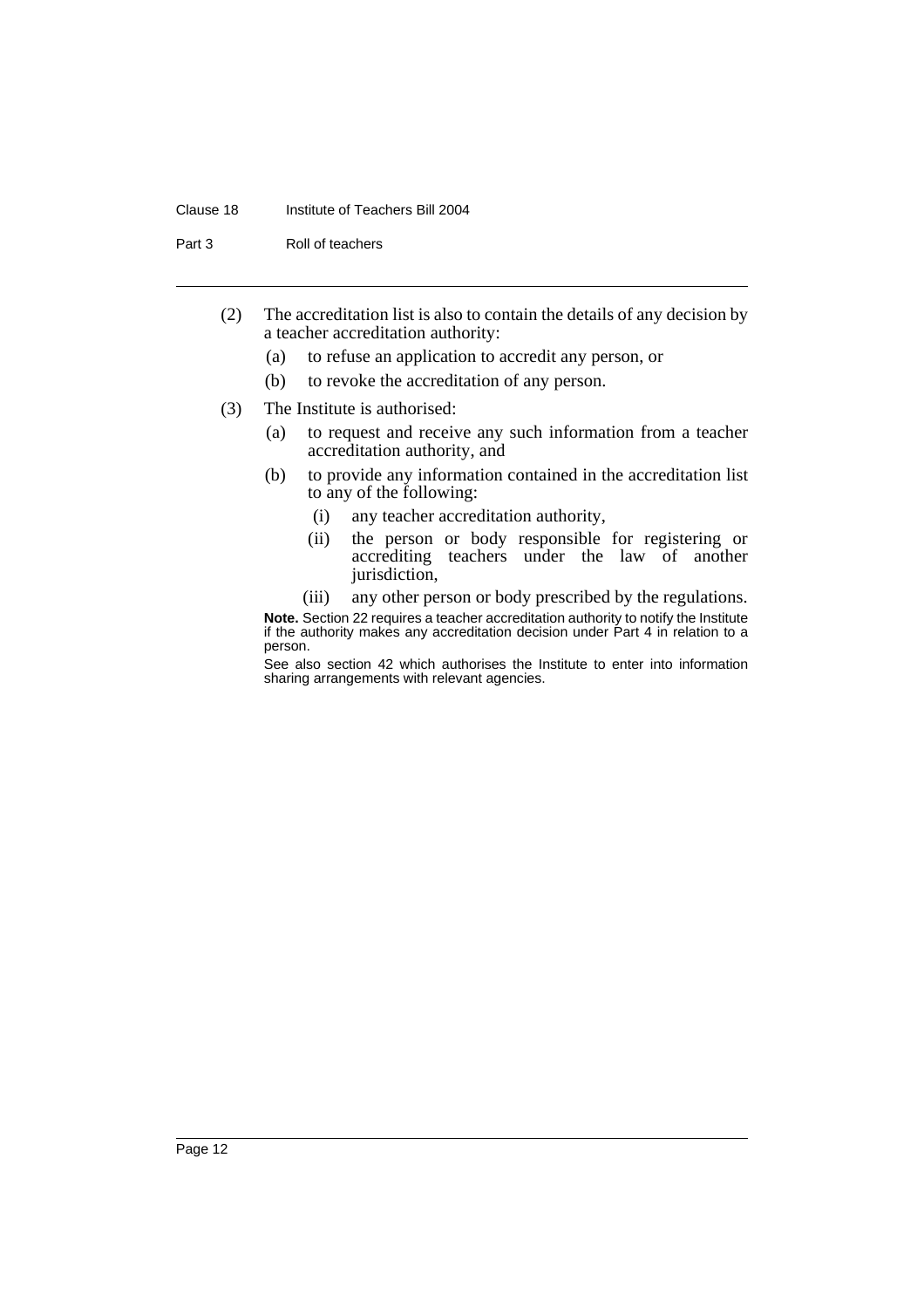Institute of Teachers Bill 2004 Clause 19

Accreditation of teachers **Part 4** 

## **Part 4 Accreditation of teachers**

### **Division 1 Professional teaching standards**

#### **19 Minister may approve professional teaching standards**

- (1) The Minister may, from time to time and having regard to the advice of the Institute, approve of professional teaching standards in relation to each of the following levels of accreditation:
	- (a) provisional accreditation under Division 3,
	- (b) conditional accreditation under Division 3 or 4,
	- (c) accreditation at professional competence level under Division 3, 4 or 5,
	- (d) accreditation at professional accomplishment level under Division 5,
	- (e) accreditation at professional leadership level under Division 5.
- (2) The Institute is to ensure that the professional teaching standards are made available to teacher accreditation authorities and to all teachers.

#### **20 Matters to be dealt with by professional teaching standards**

The professional teaching standards may deal with, and make provision for or with respect to, the following matters:

- (a) the skills, qualifications, experience and knowledge required for teaching at each level of accreditation,
- (b) the conditions and criteria for continuing accreditation, including requirements in relation to professional development,
- (c) the procedures and guidelines to be followed by teacher accreditation authorities in relation to the accreditation of persons under this Part (including the revocation of accreditation),
- (d) the approval by the Minister of initial and continuing teacher education courses or programs that are relevant to the accreditation of persons under this Part,
- (e) the approval by the Minister of those persons or bodies who may provide professional development,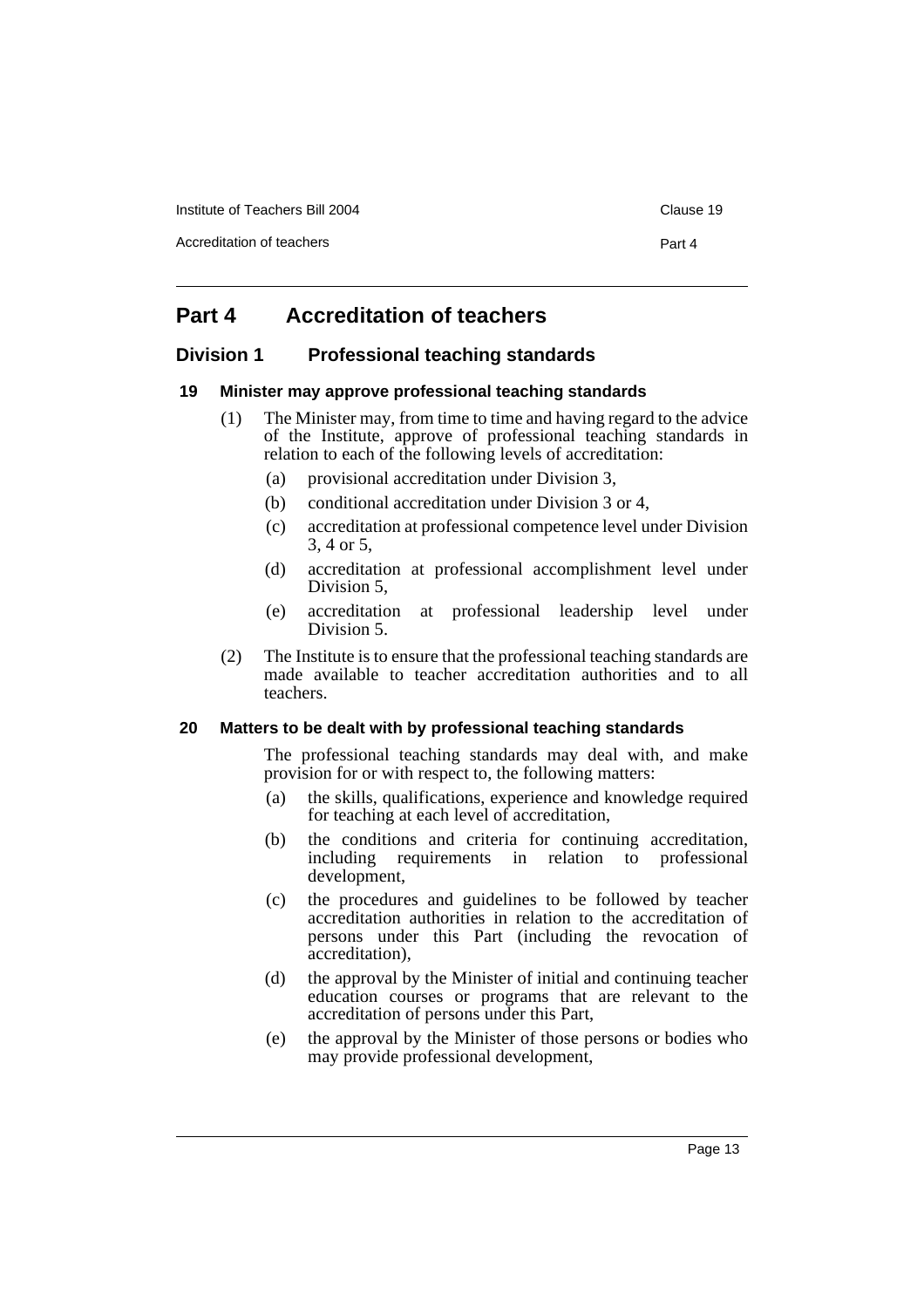#### Clause 21 Institute of Teachers Bill 2004

Part 4 Accreditation of teachers

- (f) ethical conduct of teachers,
- (g) any other matter relating to teaching standards.

#### **Division 2 Accreditation scheme—general provisions**

#### **21 School-based accreditation scheme**

- (1) The teacher accreditation authority for a school may, in accordance with this Part:
	- (a) accredit any person who is employed to teach in the school (including any person who has applied for a position as a teacher in the school), and
	- (b) revoke the accreditation (including the accreditation by another teacher accreditation authority) of any person:
		- (i) who is employed to teach in the school, or
		- (ii) who was previously employed to teach in the school (but who is no longer employed to teach in that or any other school).
- (2) If a person is accredited under this Part, the person's accreditation has effect in relation to any school, but is subject to revocation by a teacher accreditation authority.
- (3) The accreditation of a person under this Part is not restricted to accreditation in relation to a specific area of study or expertise. Accordingly, a person's accreditation does not, in itself, limit the areas of study in which the person teaches.

#### **22 Accreditation decisions to be provided to Institute**

- (1) Any decision by a teacher accreditation authority under this Part in relation to a person must be notified in writing to the Institute within 21 days after the making of the decision.
- (2) In the case of a teacher accreditation authority that is approved by the Director-General or the Minister under section 4, it is a condition of the approval that the authority complies with subsection (1).

#### **23 Procedural matters**

(1) An application by a person for accreditation under this Part is to be in the form, and contain the particulars, approved by the Institute.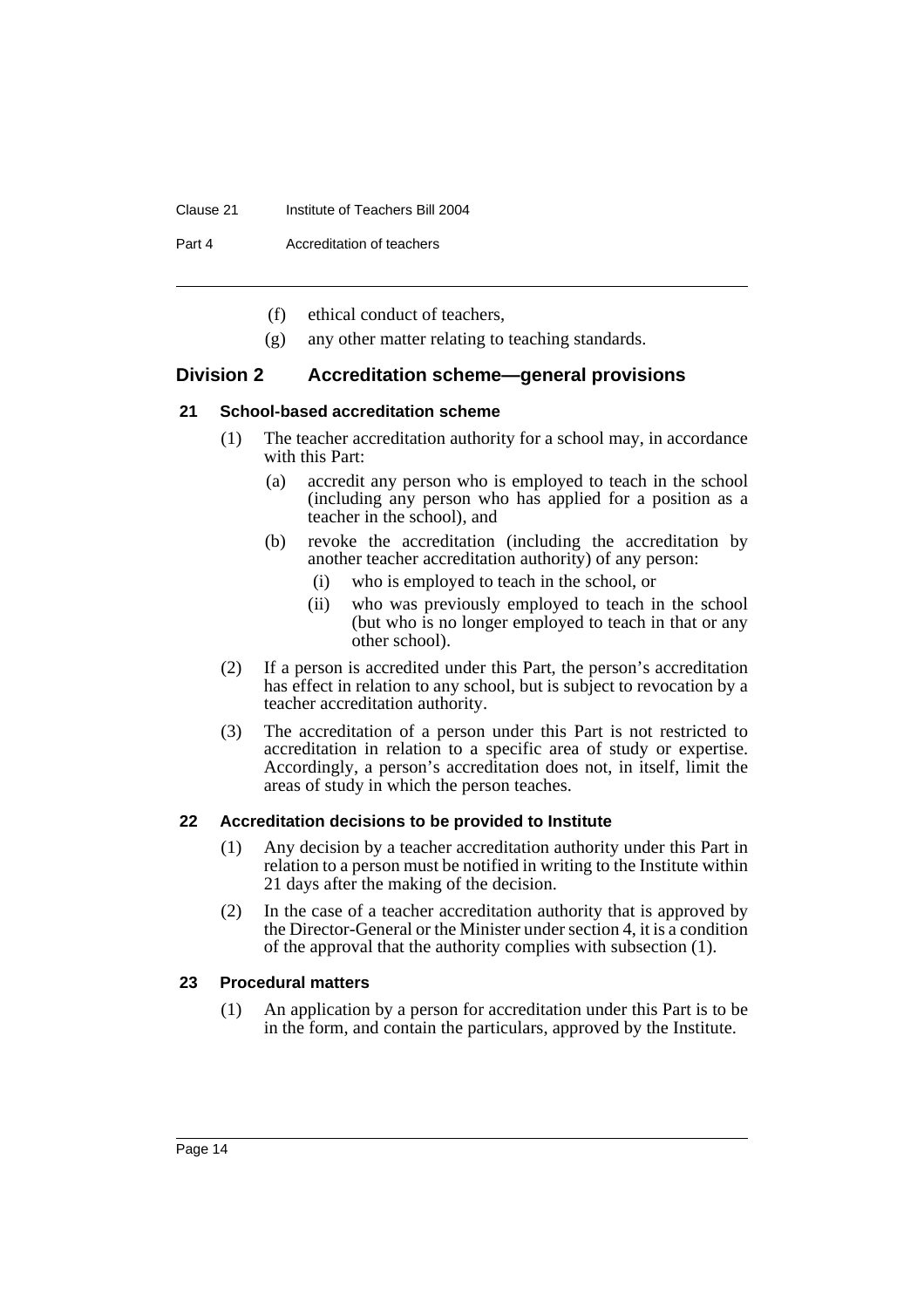Institute of Teachers Bill 2004 Clause 24

Accreditation of teachers **Part 4** 

- (2) If a teacher accreditation authority accredits a person under this Part, the authority is to issue a certificate of accreditation to the person in the form approved by the Institute.
- (3) The accreditation of a person under this Part is subject to the conditions imposed by or under this Act or the regulations.

#### **24 General grounds for revocation of accreditation**

Without limiting any other provision of this Part, a teacher accreditation authority may revoke the accreditation of a person under this Part if:

- (a) in the case of a person who is or was employed to teach in a government school:
	- (i) a punishment referred to in section  $85(1)$  (b) or (c) of the *Teaching Services Act 1980* is imposed on the person, or
	- (ii) the person's appointment on probation is annulled under section  $48(2)$  of that Act, or
- (b) in the case of a person who is or was employed to teach in a non-government school:
	- (i) the person is convicted of an offence prescribed by the regulations, or
	- (ii) the authority is satisfied that the person is a prohibited person within the meaning of the *Child Protection (Prohibited Employment) Act 1998*, or
- (c) in either case—the teacher accreditation authority is satisfied that the person has failed to comply with any condition to which the person's accreditation is subject.

**Note.** Sections 33, 38, 39 (5) and 40 (4) provide other grounds for the revocation of a person's accreditation.

#### **25 Annual fee**

- (1) A person who is accredited under this Part must, in accordance with the regulations, pay an annual fee to the Institute.
- (2) The amount of the annual fee is to be prescribed by the regulations.
- (3) It is a condition of the person's accreditation under this Part that the annual fee is paid.
- (4) This section does not apply to a person who is conditionally accredited under Division 4.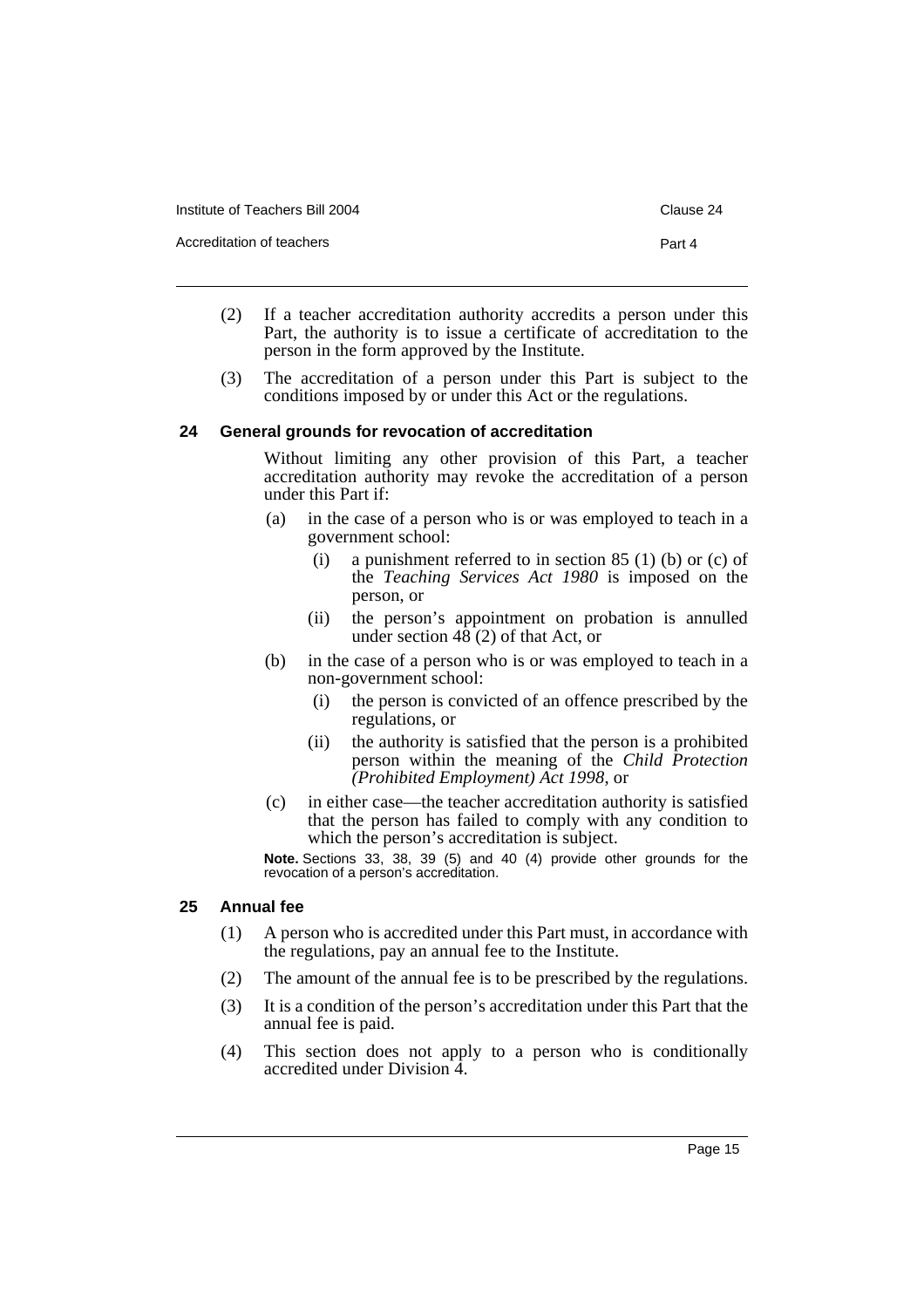#### Clause 26 Institute of Teachers Bill 2004

Part 4 Accreditation of teachers

#### **26 False information and representation**

- (1) A person must not, in an application for accreditation under this Part, provide any information that the person knows is false or misleading in a material particular.
- (2) A person must not make any representation to the effect that the person is accredited at any level of accreditation unless the person is for the time being accredited at that level.

Maximum penalty: 50 penalty units.

#### **27 Review by Administrative Decisions Tribunal of accreditation decisions**

- (1) A person may apply to the Administrative Decisions Tribunal for a review of the following decisions:
	- (a) the refusal or failure by a teacher accreditation authority to accredit the person under this Part,
	- (b) the revocation of the person's accreditation by a teacher accreditation authority under this Part.
- (2) Any such decision by a teacher accreditation authority is not reviewable by any other court or tribunal (including in any proceedings in the nature of disciplinary proceedings or in any proceedings for unfair dismissal).

#### **Division 3 Mandatory accreditation of new scheme teachers**

**Note.** New scheme teachers will need to be provisionally or conditionally accredited under this Division before they may be employed to teach.

Provisional accreditation will be available to a new scheme teacher who has met the requirements specified in the professional teaching standards for accreditation at that level (in most cases this means that the person holds full teaching qualifications) or if the person has completed a teacher education course approved by the Minister. The person will be required to obtain accreditation at professional competence level within 3 years after being provisionally accredited.

Conditional accreditation will be available to a new scheme teacher who has a degree in a relevant area or has completed a substantial part of a teacher education course approved by the Minister. Such a person will, however, be required to undertake professional development or further teacher education and will have 4 years to obtain accreditation at professional competence level.

The time for obtaining accreditation at professional competence level will vary in the case of new scheme teachers who are employed on a casual or part-time basis.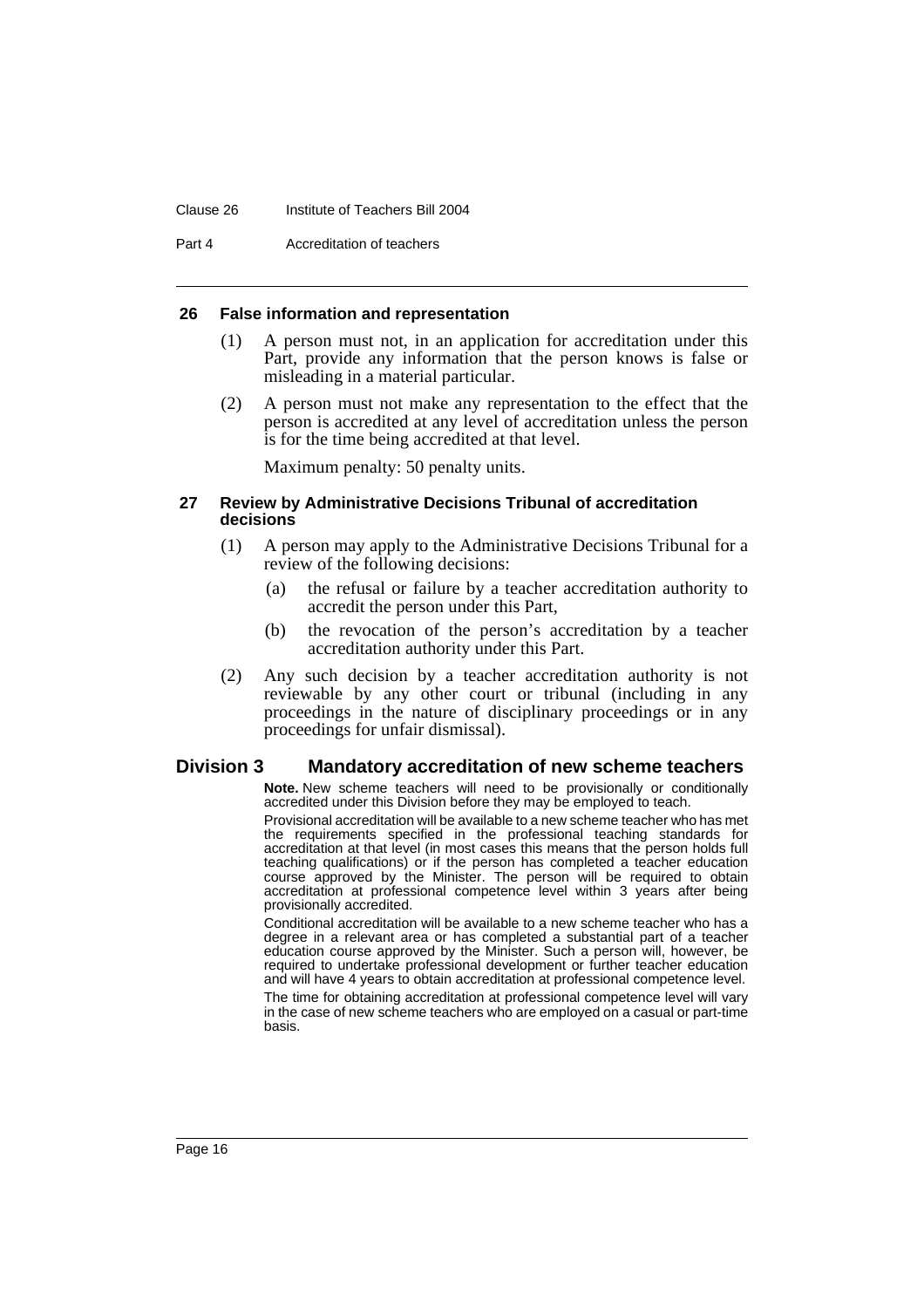Institute of Teachers Bill 2004 Clause 28

Accreditation of teachers **Part 4** 

#### **28 Definitions**

In this Division:

*approved course* means an initial teacher education course or program approved by the Minister under the professional teaching standards.

*new scheme teacher* means:

- (a) a person:
	- (i) who has never been employed to teach in New South Wales before the relevant date, and
	- (ii) who is (or who would be) employed as a teacher for the first time after the relevant date, or
- (b) a person:
	- (i) who was, immediately before the relevant date, the holder of a tertiary or teaching qualification prescribed by the regulations, and
	- (ii) who returns, at any time after the relevant date, to employment as a teacher following a period of at least 5 years during which time the person was not employed to teach, or
- (c) a person who was employed to teach for the first time in New South Wales during the period of 3 months (or such other period as may be prescribed by the regulations) immediately before the relevant date.

**Note.** The mutual recognition principle (as set out in the legislation referred to in section 5) in relation to occupations applies in respect of persons who are "registered" as teachers in certain other jurisdictions.

*relevant date* means the date on which this Division commences.

#### **29 Employment of new scheme teachers**

- (1) A person who is a new scheme teacher must not be employed to teach in a school unless:
	- (a) the person is accredited, and
	- (b) in the case of a person who is conditionally accredited under section 31—the person is working under the on-site supervision of another teacher (other than a person who is provisionally or conditionally accredited under this Division or who is conditionally accredited under Division 4).

**Note.** *Accredited* is defined under section 3 to include provisionally or conditionally accredited under this Division.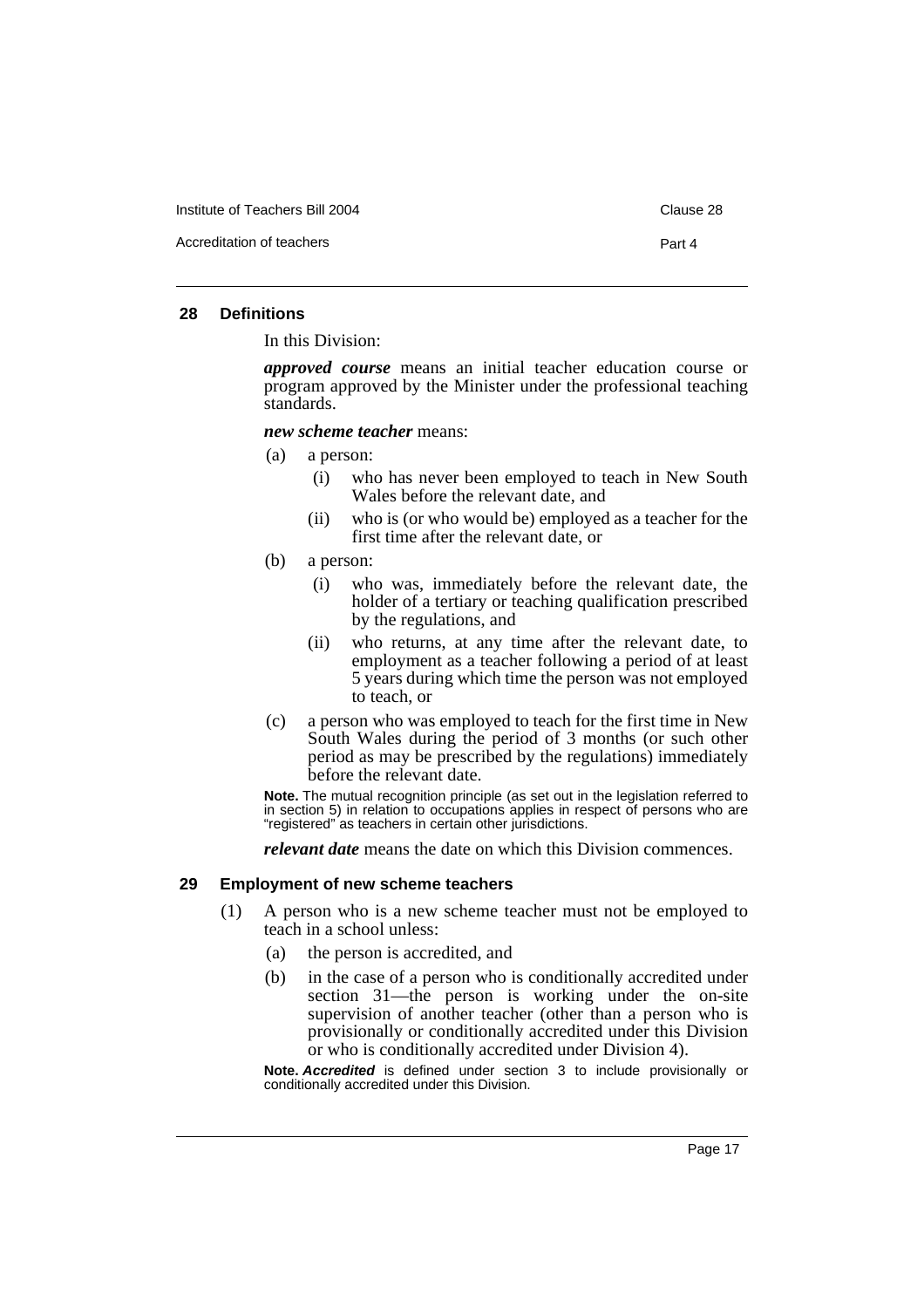#### Clause 30 Institute of Teachers Bill 2004

Part 4 Accreditation of teachers

- (2) If, in contravention of this section, a person:
	- (a) is employed, or
	- (b) continues to be employed,

the person's employer is guilty of an offence.

Maximum penalty: 100 penalty units.

#### **30 Provisional accreditation of new scheme teachers**

- (1) A teacher accreditation authority may, on application by a person who is a new scheme teacher:
	- (a) provisionally accredit the person, or
	- (b) refuse to provisionally accredit the person.
- (2) A teacher accreditation authority may provisionally accredit any such person if the authority is satisfied that:
	- (a) the person meets the requirements specified in the professional teaching standards for provisional accreditation, or
	- (b) the person has completed an approved course and will receive a qualification in relation to that course.
- (3) In the case of a person referred to in subsection (2) (b), it is a condition of a person's provisional accreditation that the person provides, as soon as practicable after receiving his or her qualification in relation to the approved course, the teacher accreditation authority with evidence of the person's qualification.
- (4) The provisional accreditation of a person who is a new scheme teacher ceases (unless sooner revoked by a teacher accreditation authority):
	- (a) at the end of the relevant period, or
	- (b) if, before the end of the relevant period, the person is accredited at professional competence level by a teacher accreditation authority—when the person is accredited at that level.
- (5) In this section:

*relevant period*, in relation to a person who is provisionally accredited under this section, means:

(a) if the person is employed on a full-time basis—the period of 3 years (or such longer period as may be determined by the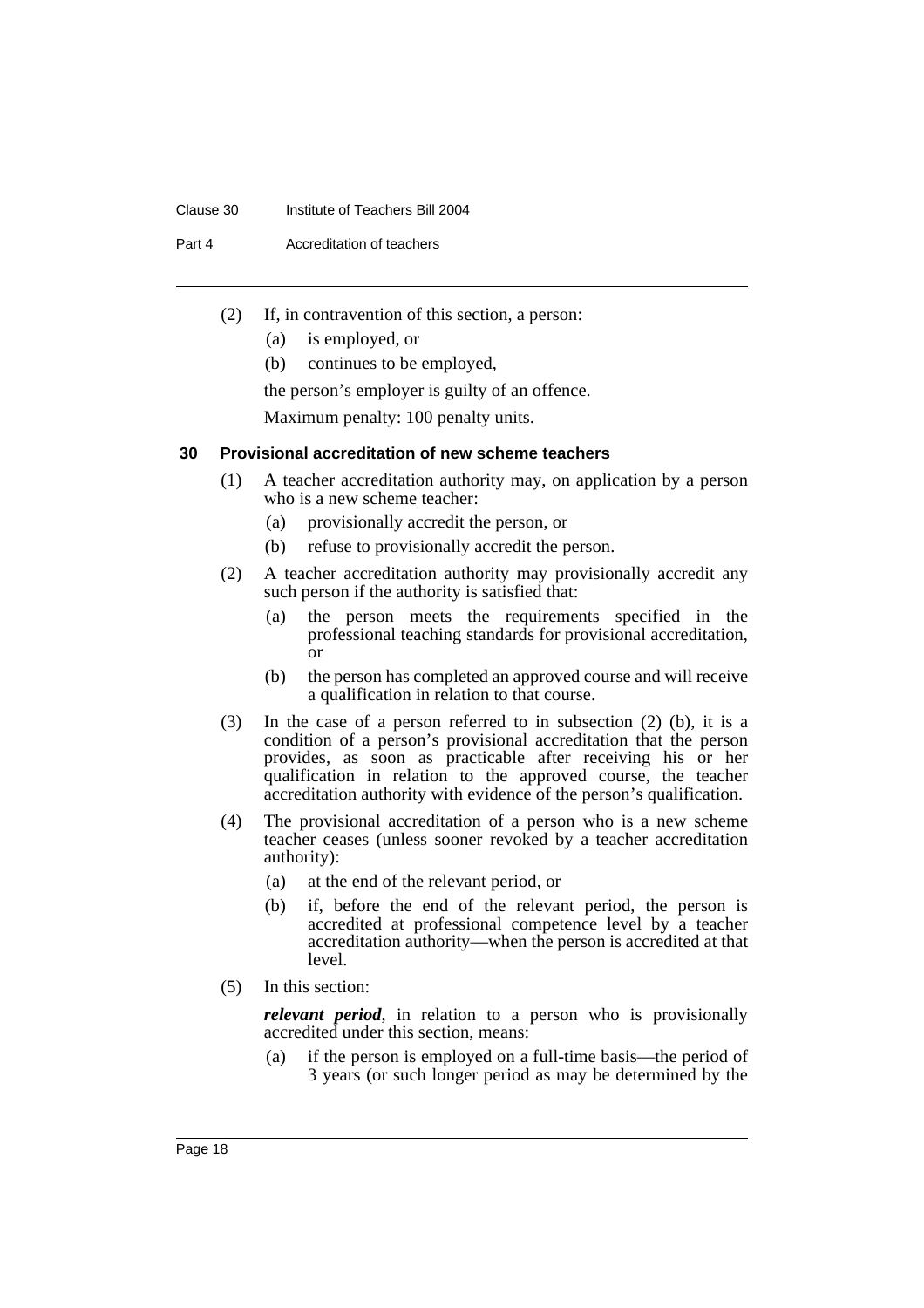| Institute of Teachers Bill 2004 | Clause 31 |
|---------------------------------|-----------|
| Accreditation of teachers       | Part 4    |
|                                 |           |

Minister in any particular case) following the date on which the person was provisionally accredited, or

- (b) if the person is employed on a casual or part-time basis:
	- (i) the period determined in accordance with the regulations to be commensurate with the 3-year period for persons employed on a full-time basis, or
	- (ii) such longer period as may be determined by the Minister in any particular case,

following the date on which the person was provisionally accredited.

#### **31 Conditional accreditation of new scheme teachers**

- (1) This section applies to a person who is a new scheme teacher but who:
	- (a) does not meet the requirements specified in the professional teaching standards for provisional accreditation, or
	- (b) has not completed an approved course.
- (2) A teacher accreditation authority may, on application by a person to whom this section applies:
	- (a) conditionally accredit the person, or
	- (b) refuse to conditionally accredit the person.
- (3) A teacher accreditation authority may conditionally accredit any such person if:
	- (a) the person holds a degree in an area that is relevant to the area in which the person is or is to be employed to teach, or
	- (b) the authority is satisfied that the person has completed a substantial part of an approved course.
- (4) It is a condition of a person's conditional accreditation under this section that the person undertakes such professional development or further teacher education (or both) as may be determined by the teacher accreditation authority for the school in which the person is employed.
- (5) In making any determination in relation to a person for the purposes of subsection (4), the teacher accreditation authority is to have regard to:
	- (a) any advice of the Institute, and
	- (b) the skills, knowledge and relevant experience of the person.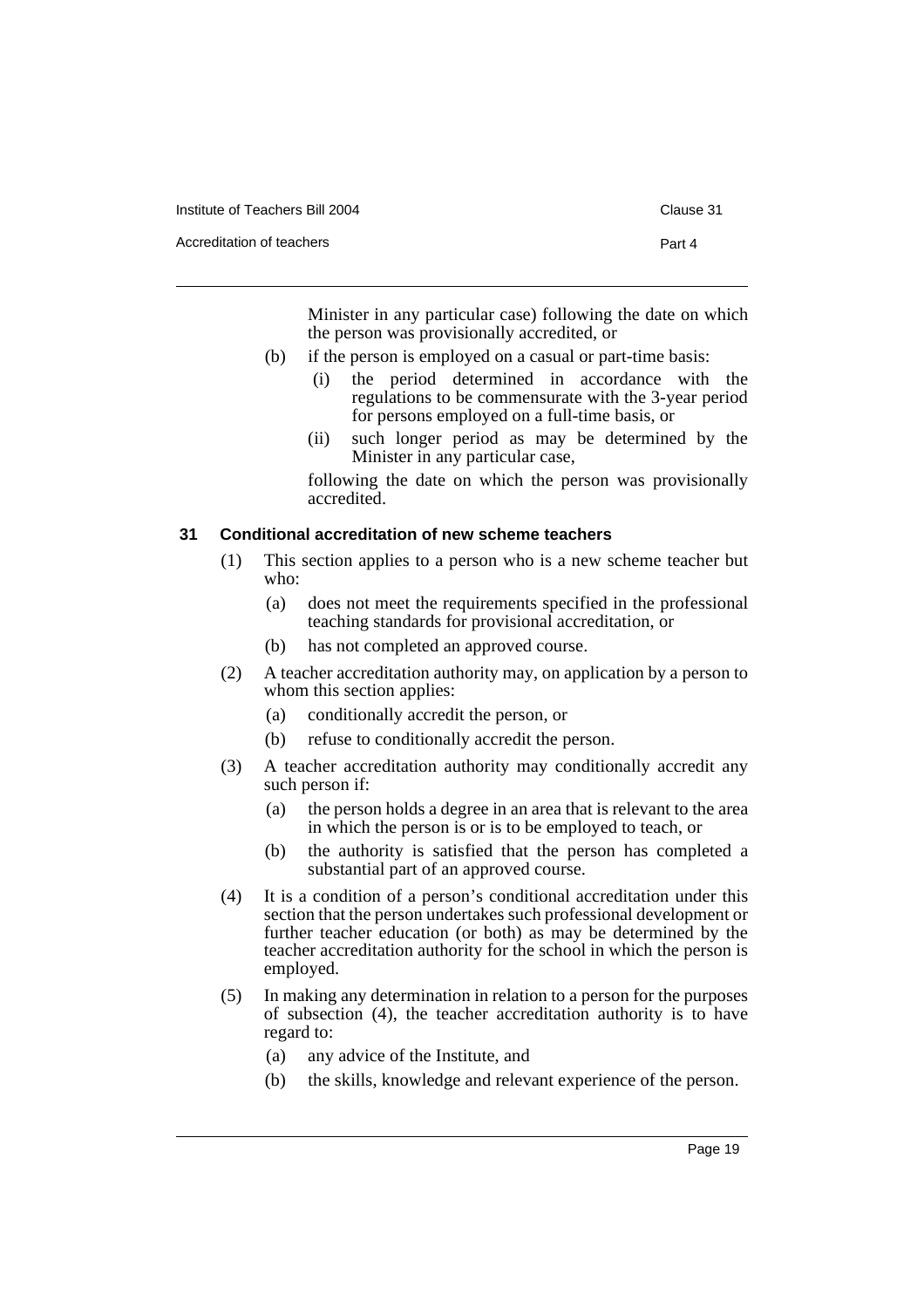#### Clause 32 Institute of Teachers Bill 2004

Part 4 Accreditation of teachers

- (6) The conditional accreditation of a person under this section ceases (unless sooner revoked by a teacher accreditation authority):
	- (a) at the end of the relevant period, or
	- (b) if, before the end of the relevant period, the person is accredited at professional competence level by a teacher accreditation authority—when the person is accredited at that level.
- (7) In this section:

*relevant period*, in relation to a person who is conditionally accredited under this section, means:

- (a) if the person is employed on a full-time basis—the period of 4 years (or such longer period as may be determined by the Minister in any particular case) following the date on which the person was conditionally accredited, or
- (b) if the person is employed on a casual or part-time basis:
	- (i) the period determined in accordance with the regulations to be commensurate with the 4-year period for persons employed on a full-time basis, or
	- (ii) such longer period as may be determined by the Minister in any particular case,

following the date on which the person was conditionally accredited.

#### **32 Accreditation of new scheme teachers at professional competence level**

A teacher accreditation authority may, on application by a person who is a new scheme teacher:

- (a) accredit the person at the professional competence level if:
	- (i) the person is provisionally accredited under section 30 or conditionally accredited under section 31, and
	- (ii) the authority is satisfied that the person meets the requirements for accreditation at professional competence level, or
- (b) refuse to accredit the person at professional competence level.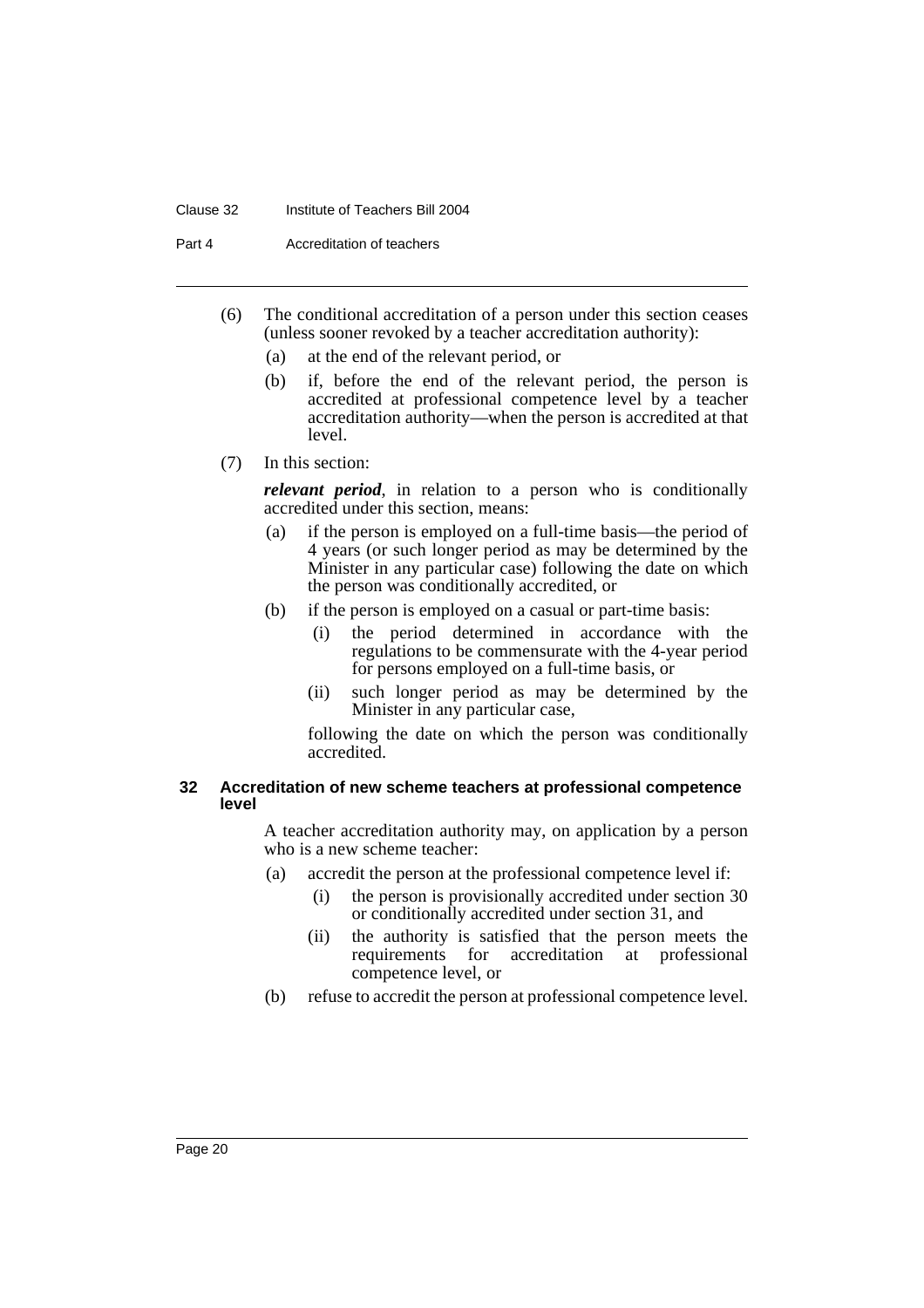Accreditation of teachers **Part 4** 

#### **33 Revocation of accreditation of new scheme teachers under this Division**

A teacher accreditation authority may:

- (a) revoke the provisional accreditation of a person under section 30 if the authority is satisfied that the person has failed to comply with any of the requirements of the professional teaching standards that apply to the person, or
- (b) revoke the conditional accreditation of a person under section 31 if the authority is satisfied that the person has failed to comply with:
	- (i) the condition referred to in section 31 (4), or
	- (ii) any of the requirements of the professional teaching standards that apply to the person, or
- (c) revoke the accreditation of a person who is a new scheme teacher at professional competence level if the authority is satisfied that the person has failed to comply with any of the requirements of the professional teaching standards for accreditation at professional competence level.

**Note.** Section 24 provides other grounds for revocation of accreditation.

#### **Division 4 Mandatory accreditation of transition scheme teachers**

#### **34 Definitions**

In this Division:

*relevant date* means the date on which this Division commences.

*transition scheme teacher* means a person:

- (a) who was, at any time before the relevant date, employed to teach in a school, and
- (b) who was not, as at that date, the holder of:
	- (i) a teaching qualification prescribed by the regulations, or
	- (ii) a degree in an area that is relevant to the area in which the person is employed to teach.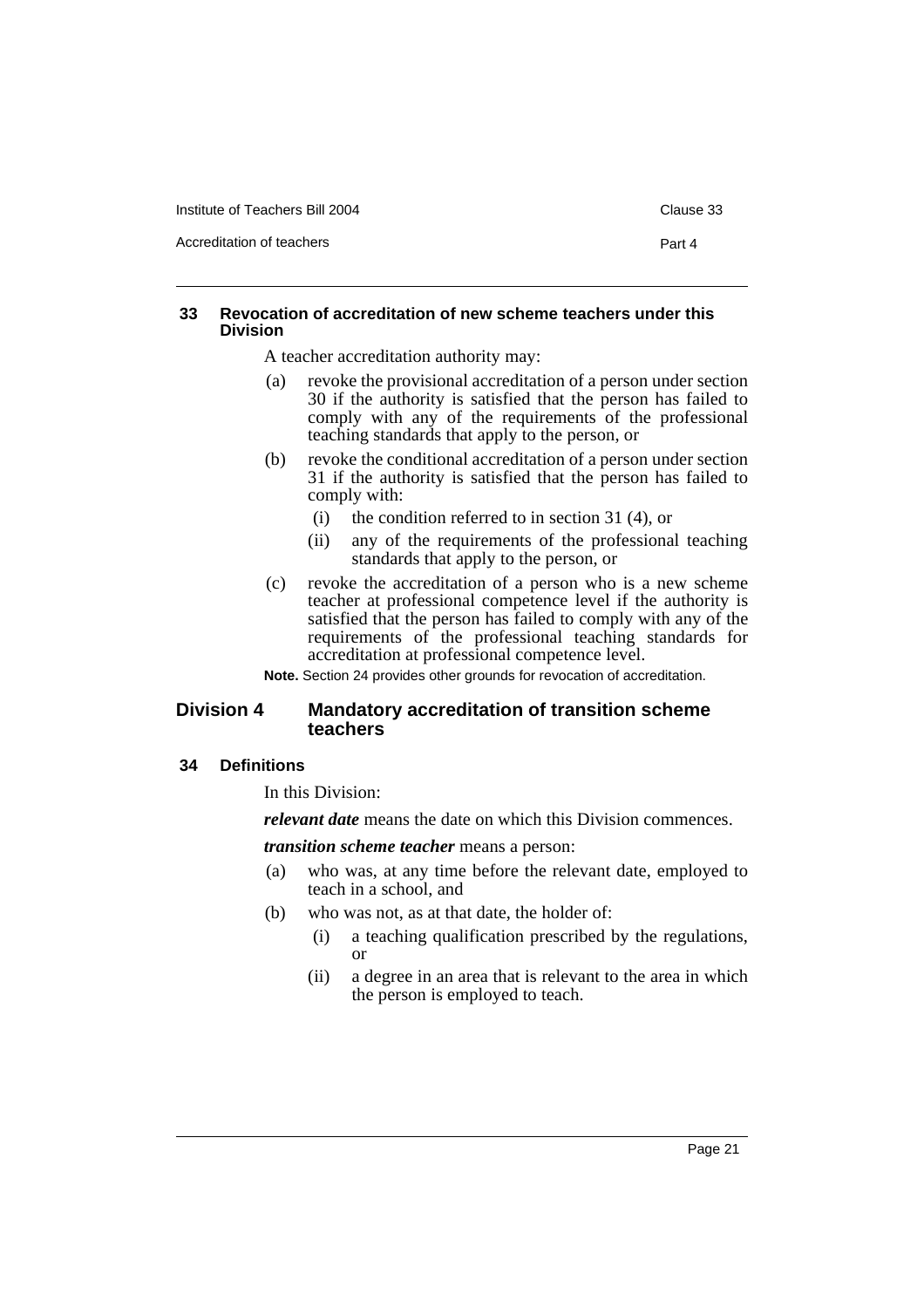#### Clause 35 Institute of Teachers Bill 2004

Part 4 Accreditation of teachers

#### **35 Employment of transition scheme teachers**

- (1) A person who is a transition scheme teacher must not be employed to teach in a school unless the person:
	- (a) is accredited, and
	- (b) is working under the on-site supervision of another teacher (other than a person who is provisionally or conditionally accredited under Division 3 or who is conditionally accredited under this Division).

**Note.** *Accredited* is defined under section 3 to include conditionally accredited under this Division.

- (2) If, in contravention of this section, a person:
	- (a) is employed, or
	- (b) continues to be employed,

the person's employer is guilty of an offence.

Maximum penalty: 100 penalty units.

#### **36 Conditional accreditation of transition scheme teachers**

- (1) A teacher accreditation authority may, on application by a person who is a transition scheme teacher:
	- (a) conditionally accredit the person under this section, or
	- (b) refuse to conditionally accredit the person.
- (2) It is a condition of the accreditation of a person under this section that the person works, to the satisfaction of the teacher accreditation authority for the school in which the person is or is to be employed, towards obtaining a degree in an area that is relevant to the area in which the person is employed to teach.
- (3) The conditional accreditation of a person under this section ceases (unless sooner revoked by a teacher accreditation authority):
	- (a) 7 years after the date on which the person was conditionally accredited (or such longer period as the Minister may determine in any particular case), or
	- (b) if, before the end of that period, the person is accredited at professional competence level by a teacher accreditation authority—when the person is accredited at that level.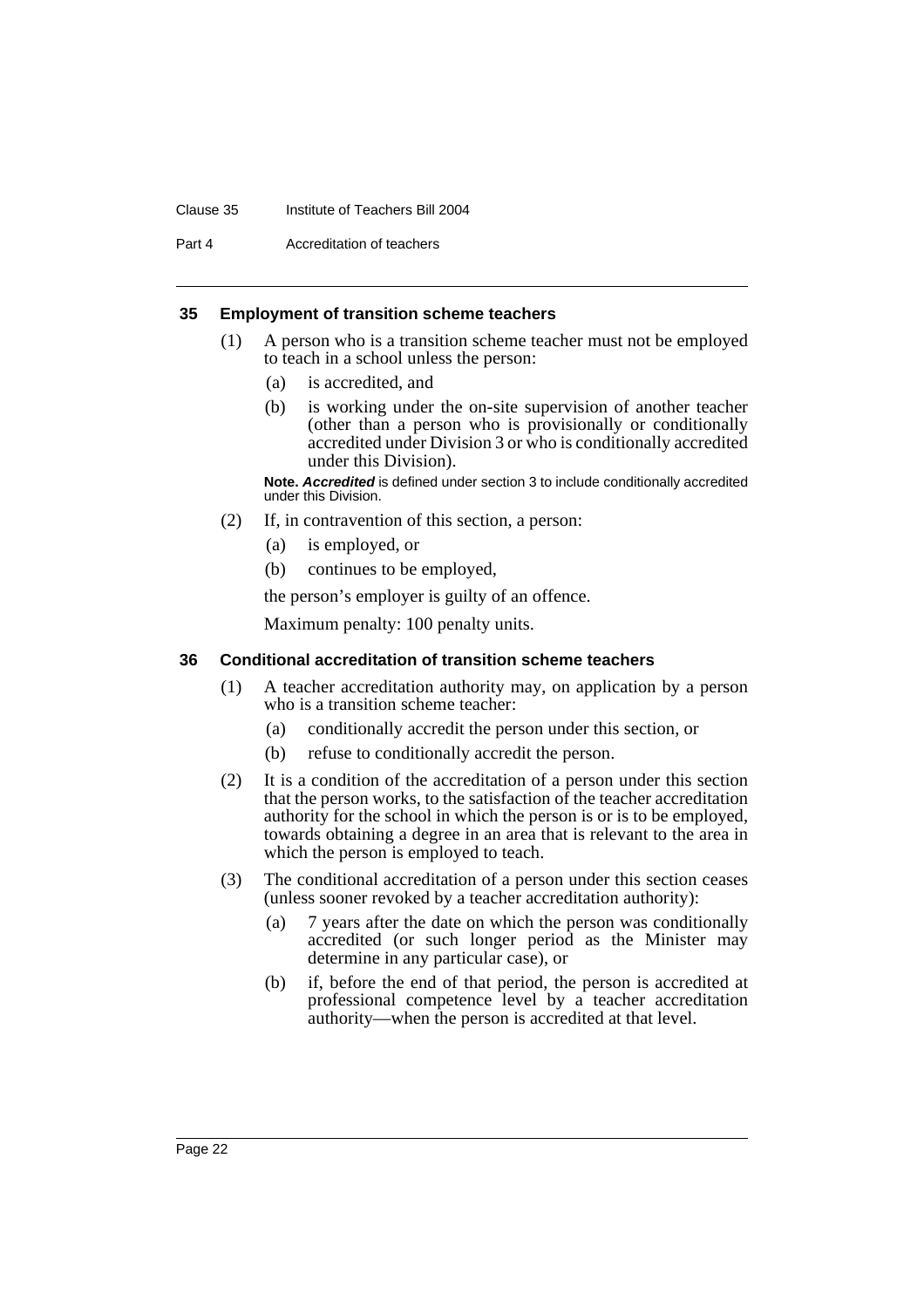| Institute of Teachers Bill 2004 |
|---------------------------------|
|---------------------------------|

Accreditation of teachers **Part 4** 

#### **37 Accreditation of transition scheme teachers at professional competence level**

A teacher accreditation authority may, on application by a person who is a transition scheme teacher:

- (a) accredit the person at the professional competence level if:
	- (i) the person is conditionally accredited under section 36, and
	- (ii) the authority is satisfied that the person meets the requirements of the professional teaching standards for accreditation at professional competence level, or
- (b) refuse to accredit the person at professional competence level.

#### **38 Revocation of accreditation under this Division of transition scheme teachers**

A teacher accreditation authority may:

- (a) revoke the conditional accreditation of a person who is a transition scheme teacher if the authority is satisfied that the person has failed to comply with:
	- (i) the condition referred to in section 36 (2), or
	- (ii) any of the requirements of the professional teaching standards that apply to the person, or
- (b) revoke the accreditation of any such person at professional competence level if the authority is satisfied that the person has failed to comply with any of the requirements of the professional teaching standards for accreditation at professional competence level.

**Note.** Section 24 provides other grounds for revocation of accreditation.

#### **Division 5 Voluntary accreditation**

#### **39 Voluntary accreditation of teachers at various levels**

- (1) This section applies to any person who is a teacher (other than a new scheme teacher within the meaning of Division 3 or a transition scheme teacher within the meaning of Division 4).
- (2) A teacher accreditation authority may, on application by a person to whom this section applies:
	- (a) accredit the person at any one or more of the following levels:
		- (i) professional competence level,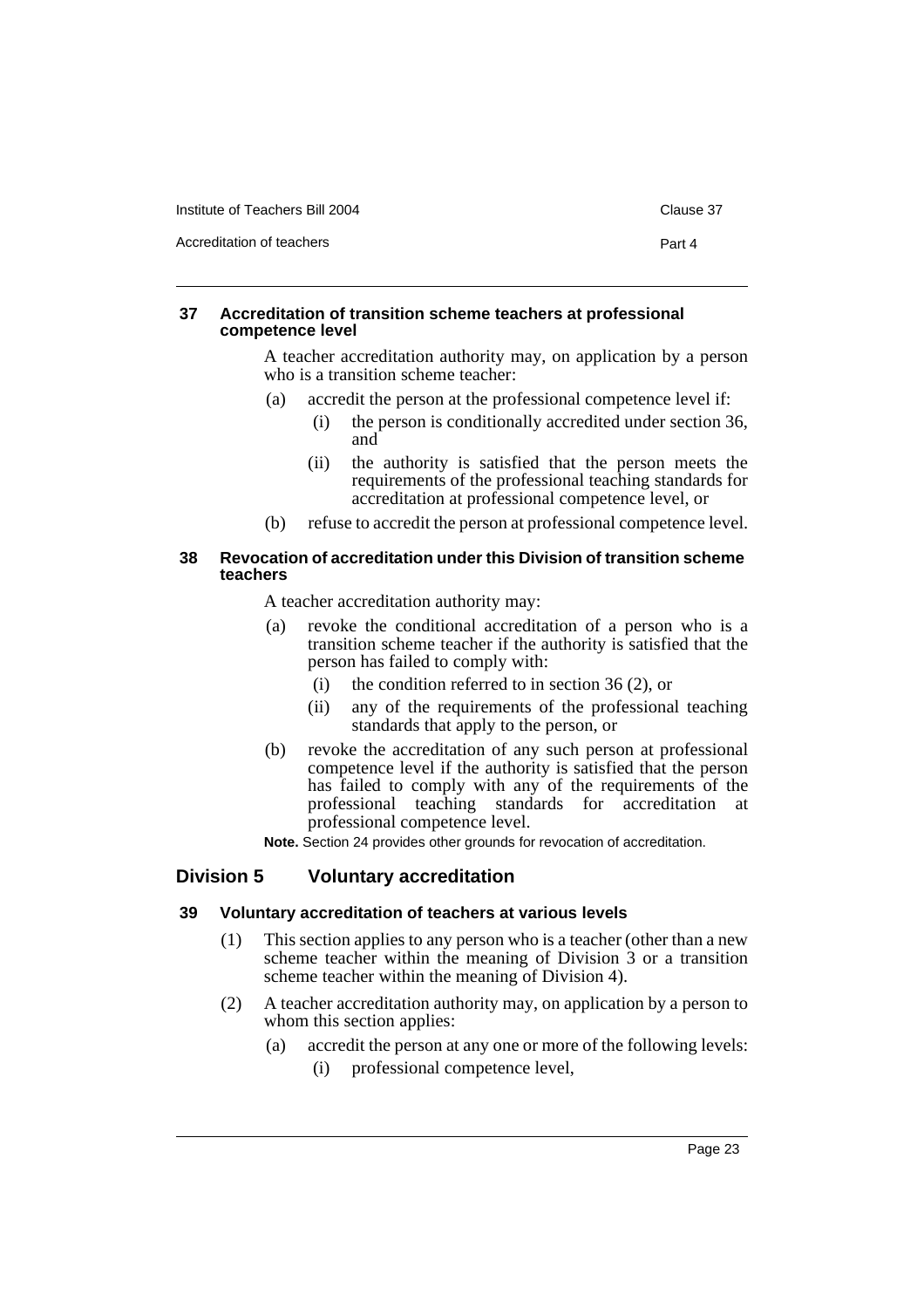#### Clause 40 Institute of Teachers Bill 2004

Part 4 **Accreditation of teachers** 

- (ii) professional accomplishment level,
- (iii) professional leadership level, or
- (b) refuse to accredit the person at any such level.
- (3) A person may be accredited at more than one such level at any one time.
- (4) A teacher accreditation authority may not accredit a person to whom this section applies at the level of accreditation in respect of which the application is made unless the authority is satisfied that the person meets the requirements for accreditation at that particular level.
- (5) A teacher accreditation authority may revoke the accreditation of a person at a particular level under this section if the authority is satisfied that the person has failed to comply with any of the requirements of the professional teaching standards for accreditation at that level.

**Note.** Section 24 provides other grounds for revocation of accreditation.

(6) The revocation of a person's accreditation at professional competence level under this section operates to revoke the person's accreditation (if any) at professional accomplishment level or professional leadership level, or both, under this section.

#### **40 Voluntary accreditation of new scheme and transition scheme teachers at higher levels**

- (1) This section applies to any person:
	- (a) who is a new scheme teacher within the meaning of Division 3 and who is accredited under that Division at professional competence level, or
	- (b) who is a transition scheme teacher within the meaning of Division 4 and who is accredited under that Division at professional competence level.
- (2) A teacher accreditation authority may, on application by a person to whom this section applies:
	- (a) accredit the person at either or both of the following levels:
		- (i) professional accomplishment level,
		- (ii) professional leadership level, or
	- (b) refuse to accredit the person at any such level.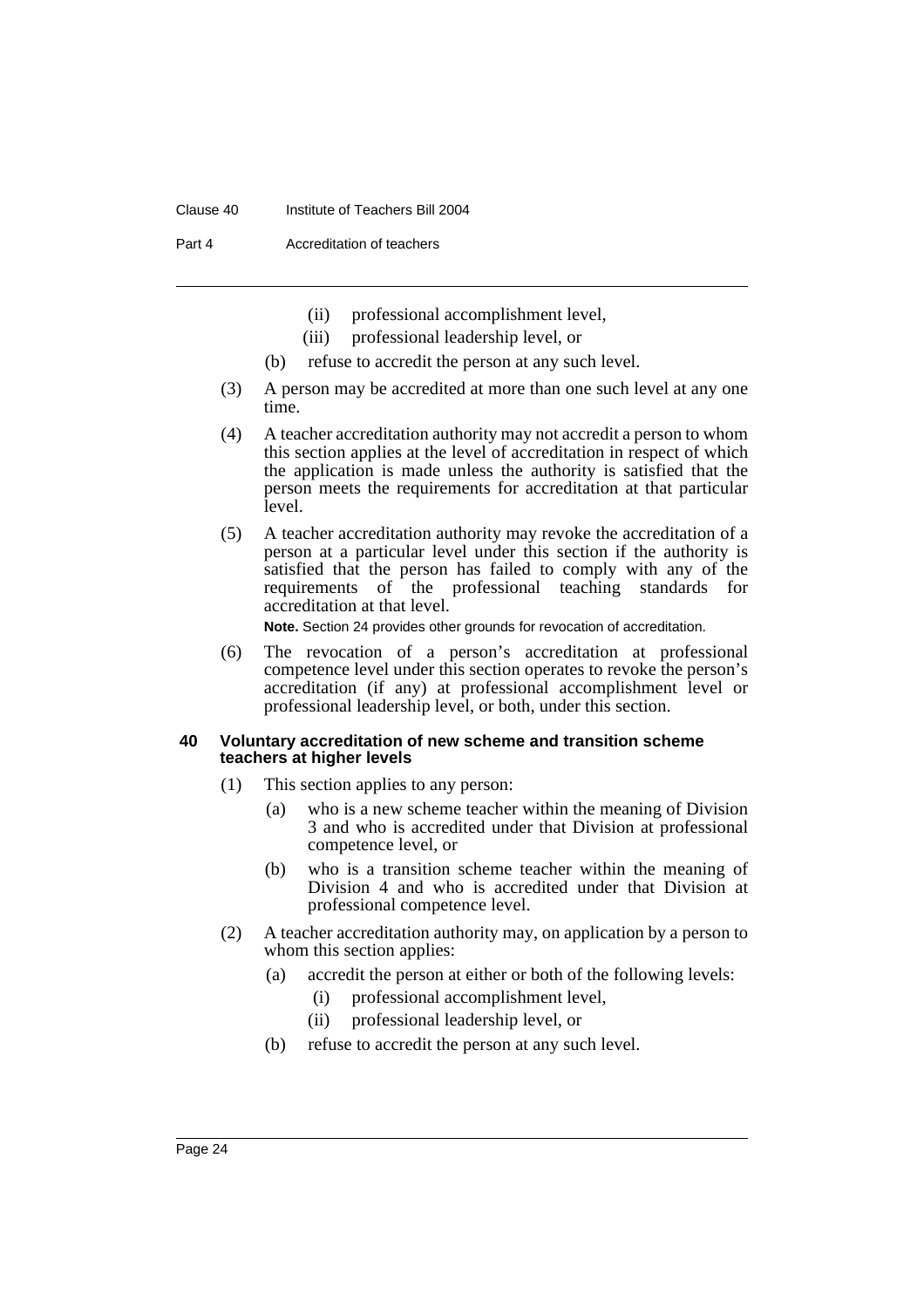| Institute of Teachers Bill 2004 |  |
|---------------------------------|--|
|---------------------------------|--|

Accreditation of teachers **Part 4** 

- (3) A teacher accreditation authority may not accredit a person under this section at the level of accreditation in respect of which the application is made unless the authority is satisfied that the person meets the requirements for accreditation at that particular level.
- (4) A teacher accreditation authority may revoke the accreditation of a person at a particular level under this section if the authority is satisfied that the person has failed to comply with any of the requirements of the professional teaching standards for accreditation at that level.

**Note.** Section 24 provides other grounds for revocation of accreditation.

(5) The revocation of a person's accreditation at professional competence level under Division 3 or 4 operates to revoke the person's accreditation (if any) at professional accomplishment level or professional leadership level, or both, under this section.

### **41 Application fee**

- (1) A person who applies for accreditation under this Division must pay an application fee to the Institute.
- (2) The amount of the application fee is to be prescribed by the regulations.
- (3) If a person applies for accreditation under this Division, the teacher accreditation authority concerned may refuse to accredit the person unless the authority is satisfied that the person has paid the application fee.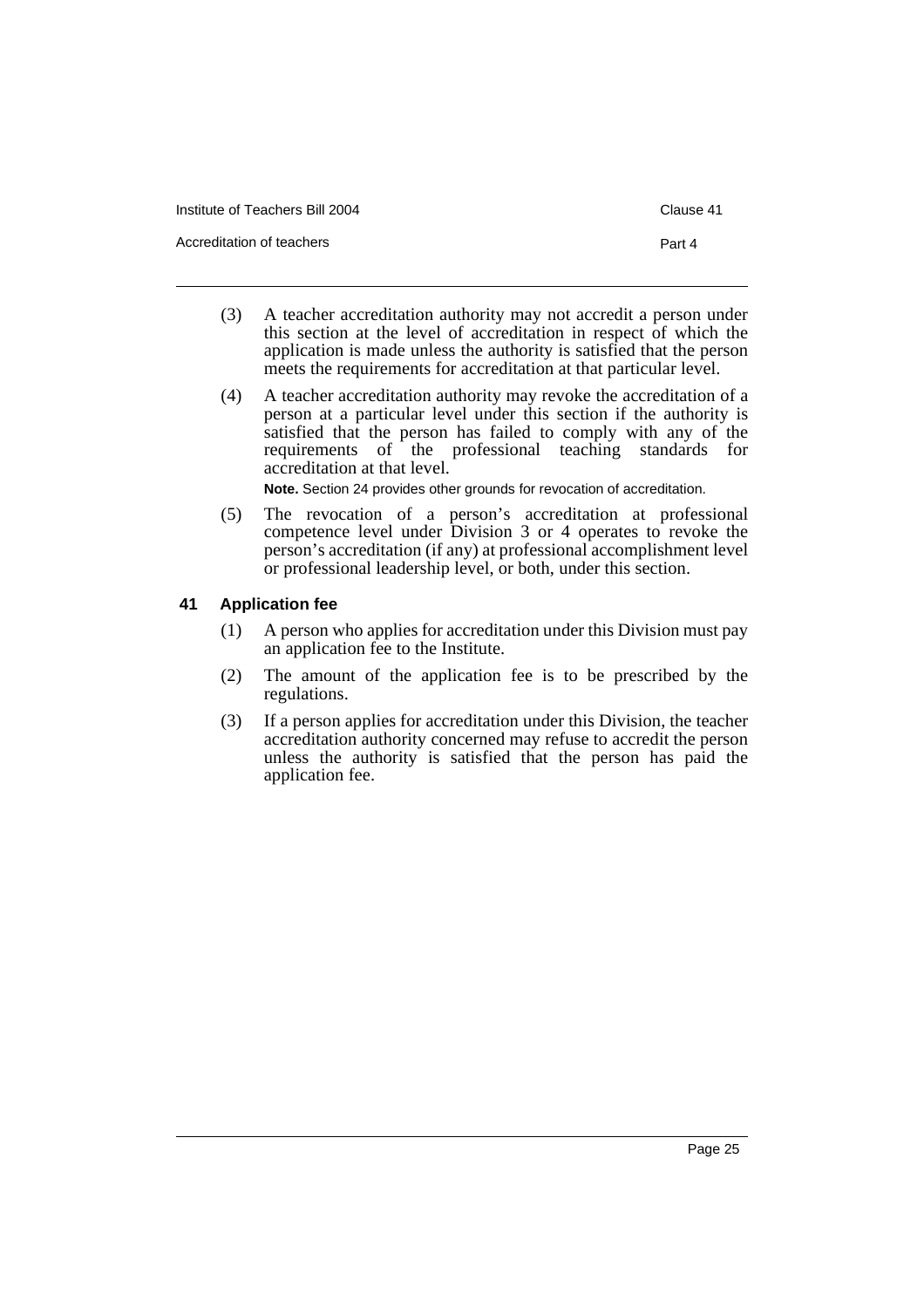#### Clause 42 Institute of Teachers Bill 2004

Part 5 Miscellaneous

### **Part 5 Miscellaneous**

#### **42 Exchange of information**

- (1) The Institute may enter into an arrangement (*an information sharing arrangement*) with a relevant agency for the purposes of sharing or exchanging any information that is held by the Institute or the agency.
- (2) The information to which an information sharing arrangement may relate is limited to information that assists in the exercise of the functions of the Minister or Institute under this Act or of the relevant agency concerned.
- (3) Under an information sharing arrangement, the Institute and the relevant agency are, despite any other Act or law of the State, authorised:
	- (a) to request and receive information that is held by the other party to the arrangement, and
	- (b) to disclose that information to the other party.
- (4) This section does not limit the operation of section 18 (3).
- (5) In this section:

*relevant agency* means any of the following:

- (a) the Board of Studies,
- (b) the Department of Education and Training,
- (c) any teacher accreditation authority,
- (d) any university or other tertiary institution,
- (e) any other person or body prescribed by the regulations.

### **43 Institute of Teachers Fund**

- (1) There is to be established in the Special Deposits Account an Institute of Teachers Fund (*the Fund*) into which is to be paid:
	- (a) the fees payable to the Institute under this Act, and
	- (b) any money appropriated by Parliament for the purposes of the Institute, and
	- (c) the proceeds of any property acquired by the Institute under section 44, and
	- (d) any other money required by or under this or any other Act to be paid into the Fund.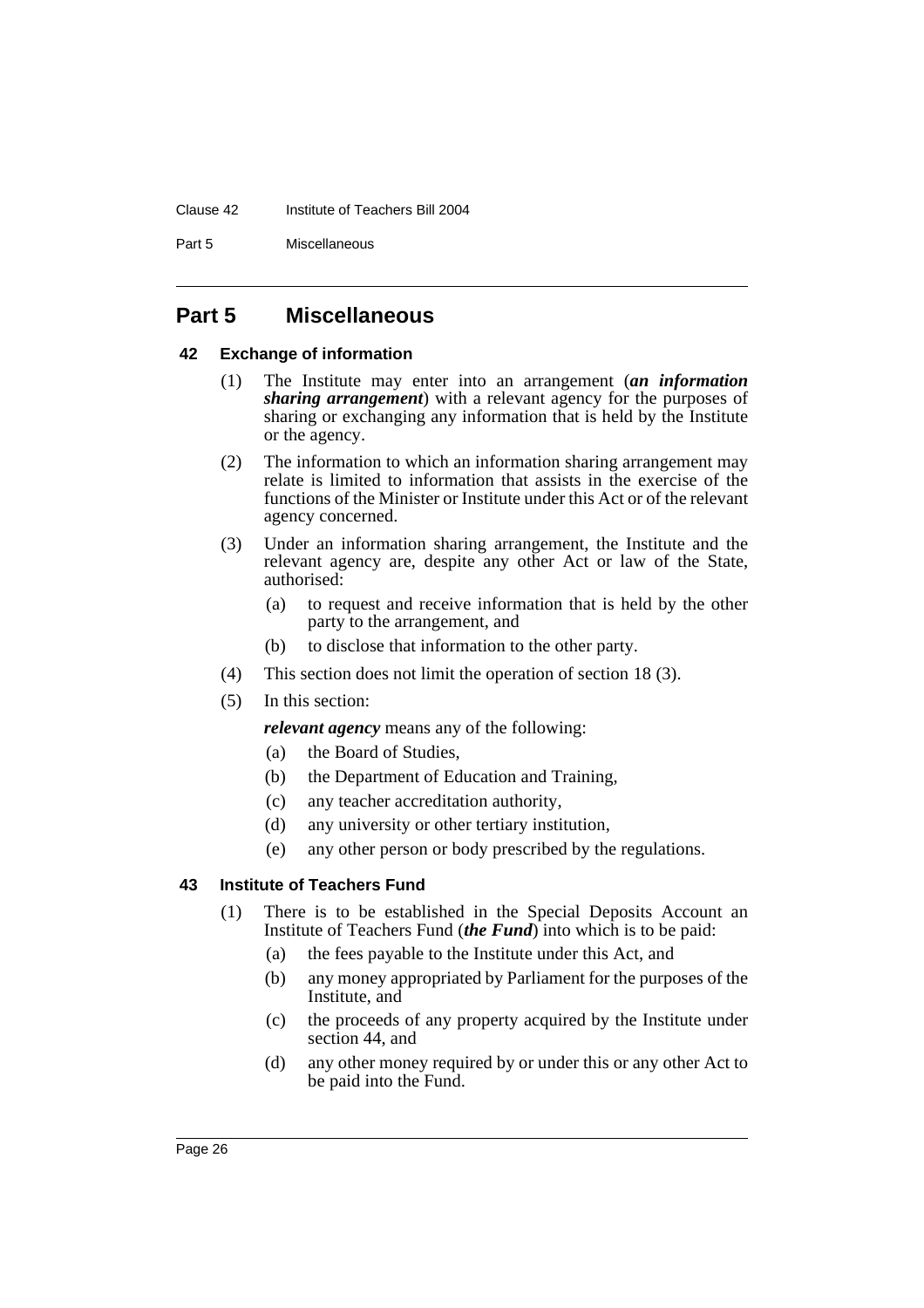- (2) There is to be paid from the Fund:
	- (a) all amounts required to meet expenditure incurred by the Institute in exercising its functions and in the administration of this Act, and
	- (b) any allowances paid to members of the Board and the Council, and
	- (c) any amount authorised by the Minister to be paid from the Fund, and
	- (d) all other payments required by or under this or any other Act to be paid from the Fund.
- (3) The Institute may invest money in the Fund:
	- (a) in such manner as may be authorised by the *Public Authorities (Financial Arrangements) Act 1987*, or
	- (b) if that Act does not confer power to invest money held by the Institute, in accordance with and subject to the *Trustee Act 1925* and in any other manner approved by the Minister with the concurrence of the Treasurer.

#### **44 Institute may accept gifts, devises or bequests**

- (1) The Institute has power to acquire by gift, devise or bequest, any property for the purposes of this Act.
- (2) The Institute may agree to the condition to which any such gift, devise or bequest is subject.
- (3) The rule of law relating to perpetuities does not apply to any condition to which the Institute has agreed under this section.

#### **45 Delegations**

- (1) An office holder may delegate to any person any function conferred or imposed on the office holder by or under this Act, other than this power of delegation.
- (2) In this section:

*office holder* means the Minister, the Director-General or the Chairperson.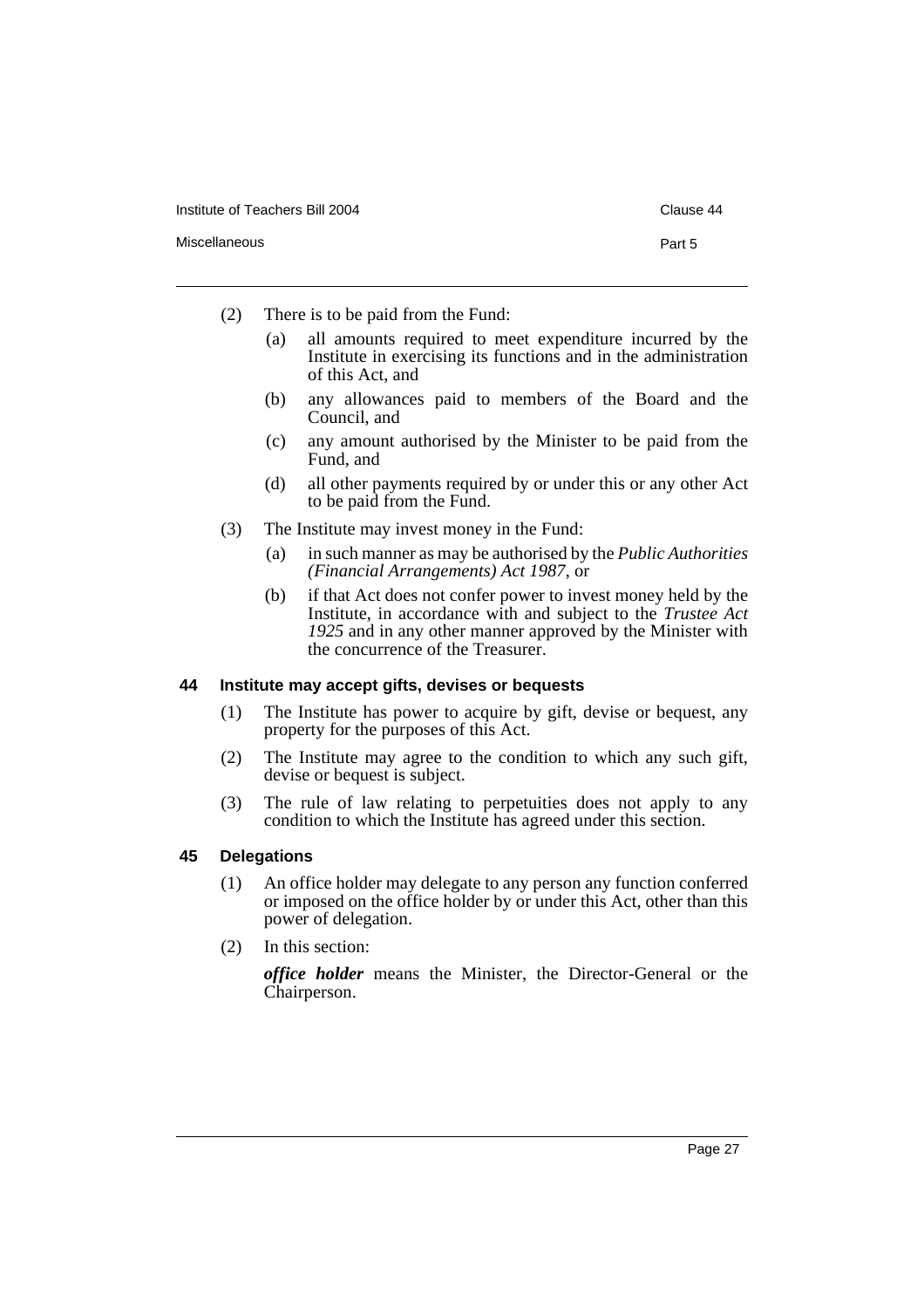#### Clause 46 Institute of Teachers Bill 2004

Part 5 Miscellaneous

#### **46 Act to bind Crown**

- (1) This Act binds the Crown in right of New South Wales and, in so far as the legislative power of the Parliament of New South Wales permits, the Crown in all its other capacities.
- (2) However, nothing in this Act renders the Crown liable to prosecution for an offence.

### **47 Contracting out void**

- (1) The provisions of this Act and the regulations have effect despite any stipulation to the contrary.
- (2) No contract or agreement made or entered into before or after the commencement of this section operates to annul, vary or exclude any of the provisions of this Act or the regulations.

#### **48 Personal liability**

A matter or thing done or omitted to be done by:

- (a) the Institute, or
- (b) a member of staff of the Institute, or
- (c) a member of the Board or the Council, or
- (d) any other person acting under the direction of the Institute, the Board or the Council,

does not, if the matter or thing was done or omitted to be done in good faith for the purposes of executing this Act, subject the member or a person so acting personally to any action, liability, claim or demand.

#### **49 Nature of proceedings for offences**

Proceedings for an offence under this Act or the regulations may be dealt with summarily before a Local Court.

#### **50 Recovery of money**

Any fee due to the Institute may be recovered as a debt in a court of competent jurisdiction.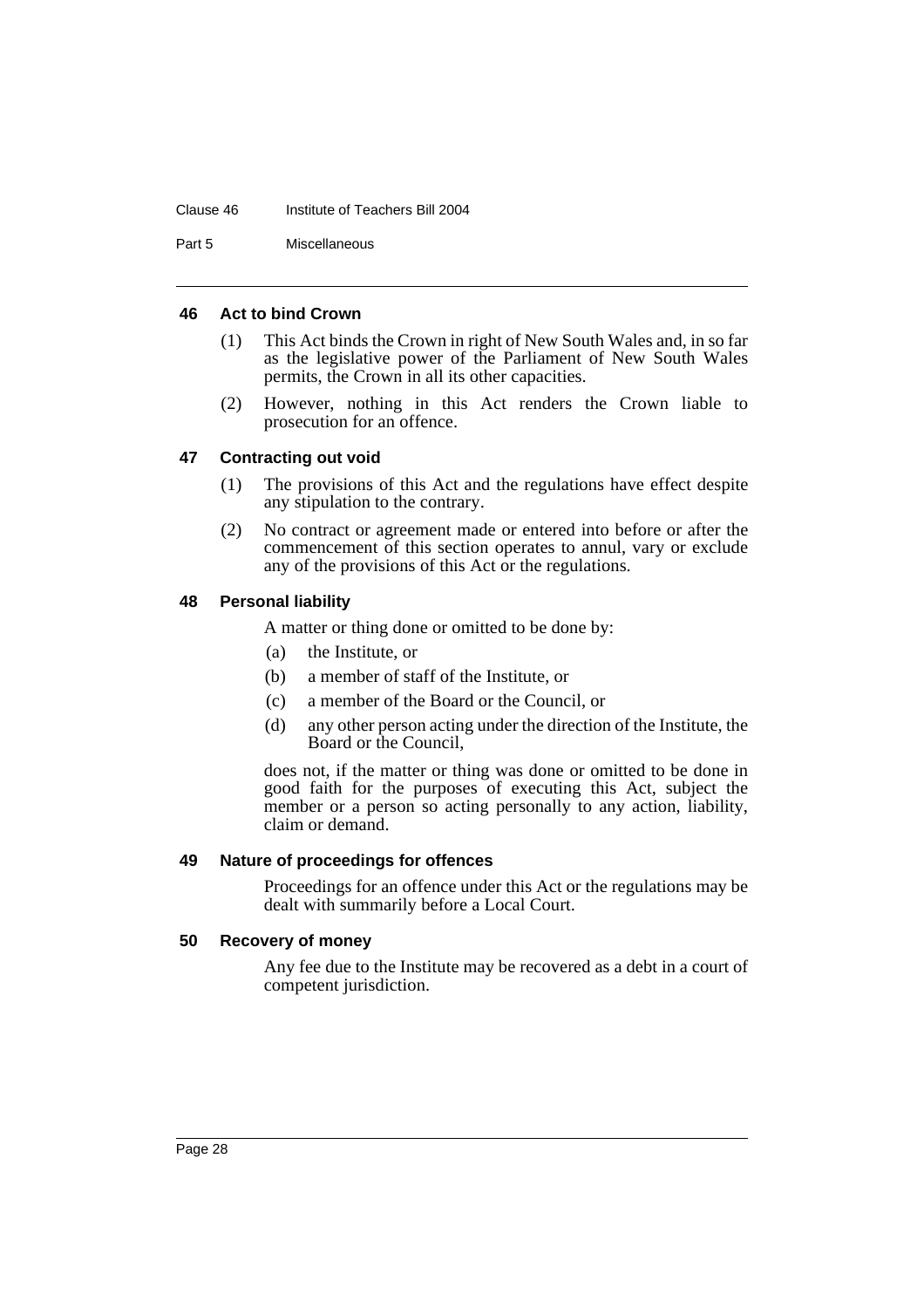Institute of Teachers Bill 2004 Clause 51

#### **51 Service of documents on Institute**

- (1) A document may be served on the Institute by leaving it at, or by sending it by post to:
	- (a) the office of the Institute, or
	- (b) if it has more than one office, any one of its offices.
- (2) Nothing in this section affects the operation of any provision of a law or of the rules of a court authorising a document to be served on the Institute in any other manner.

#### **52 Regulations**

- (1) The Governor may make regulations, not inconsistent with this Act, for or with respect to any matter that by this Act is required or permitted to be prescribed or that is necessary or convenient to be prescribed for carrying out or giving effect to this Act.
- (2) The regulations may exempt any specified class of persons from any provision of this Act or the regulations. The exemption of any such class of person is subject to such conditions as may be prescribed by the regulations.
- (3) The regulations may create an offence punishable by a penalty not exceeding 50 penalty units.

#### **53 Savings and transitional provisions**

Schedule 3 has effect.

#### **54 Amendment of other Acts**

Each Act specified in Schedule 4 is amended as set out in that Schedule.

#### **55 Review of Act**

- (1) The Minister is to review this Act to determine whether the policy objectives of the Act remain valid and whether the terms of the Act remain appropriate for securing those objectives.
- (2) The review is to be undertaken as soon as possible after the period of 3 years from the date of commencement of this Act.
- (3) A report on the outcome of the review is to be tabled in each House of Parliament within 12 months after the end of the period of 3 years.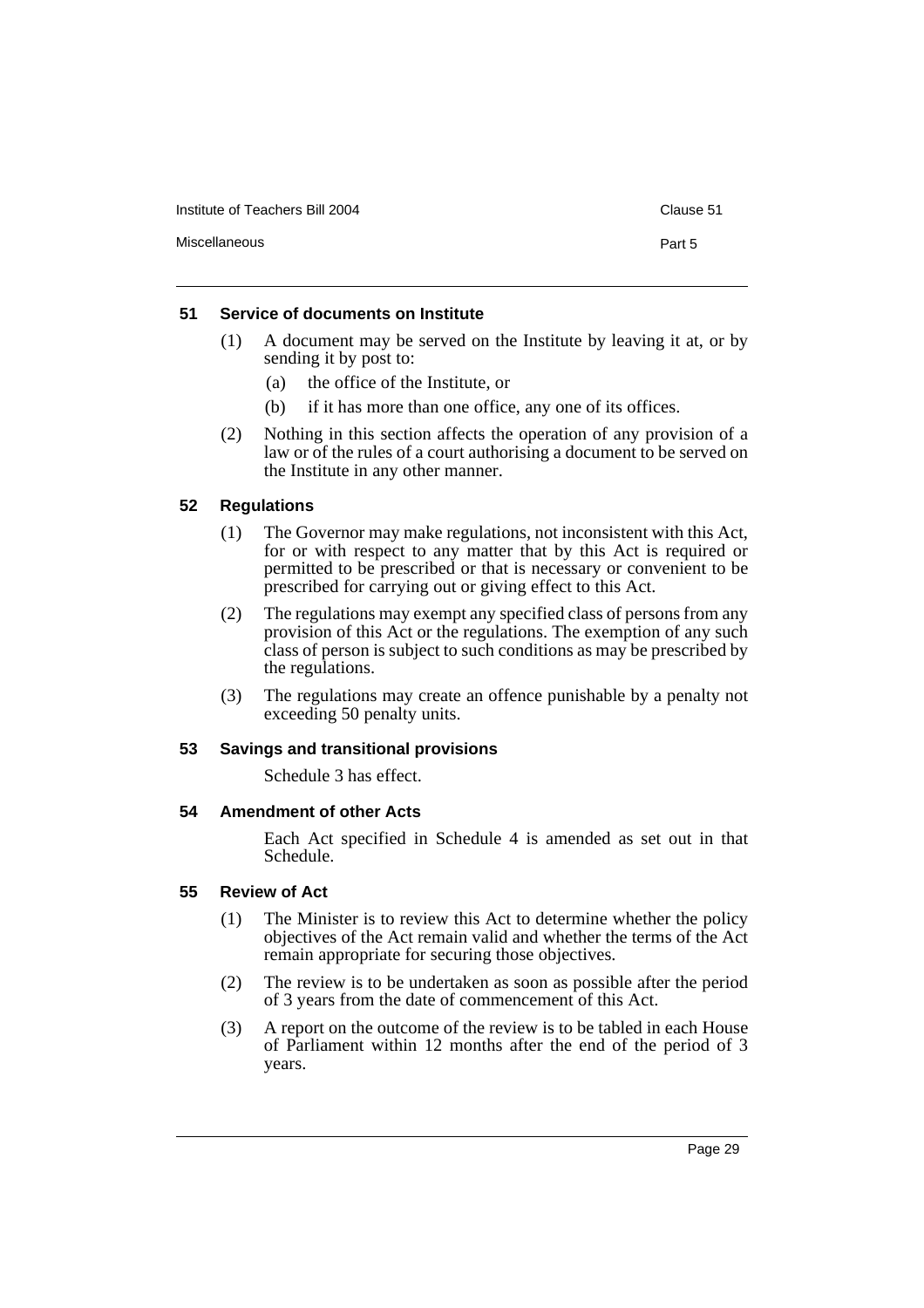Schedule 1 Provisions relating to members and procedure of the Board

### **Schedule 1 Provisions relating to members and procedure of the Board**

(Section 10 (4))

#### **1 Definitions**

In this Schedule:

*appointed member* means a member of the Board including the Chairperson but not including the Chief Executive.

*member* means any member of the Board.

#### **2 Acting members and acting Chairperson**

- (1) The Minister may, from time to time, appoint a person to act in the office of an appointed member during the illness or absence of the member, and the person, while so acting, has and may exercise all the functions of the member and is taken to be a member.
- (2) The Minister may, from time to time, appoint an appointed member to act in the office of Chairperson during the illness or absence of the Chairperson, and the appointed member, while so acting, has and may exercise all the functions of the Chairperson and is taken to be the Chairperson.
- (3) The Minister may remove any person from any office to which the person was appointed under this clause.

#### **3 Terms of office of appointed members**

Subject to this Schedule, an appointed member holds office for such period (not exceeding 3 years) as is specified in the member's instrument of appointment, but is eligible (if otherwise qualified) for re-appointment.

#### **4 Remuneration of appointed members**

An appointed member is entitled to be paid such remuneration (including travelling and subsistence allowances) as the Minister may from time to time determine in respect of the member.

#### **5 Vacancy in office of appointed member**

- (1) The office of an appointed member becomes vacant if the member:
	- (a) dies, or
	- (b) completes a term of office and is not re-appointed, or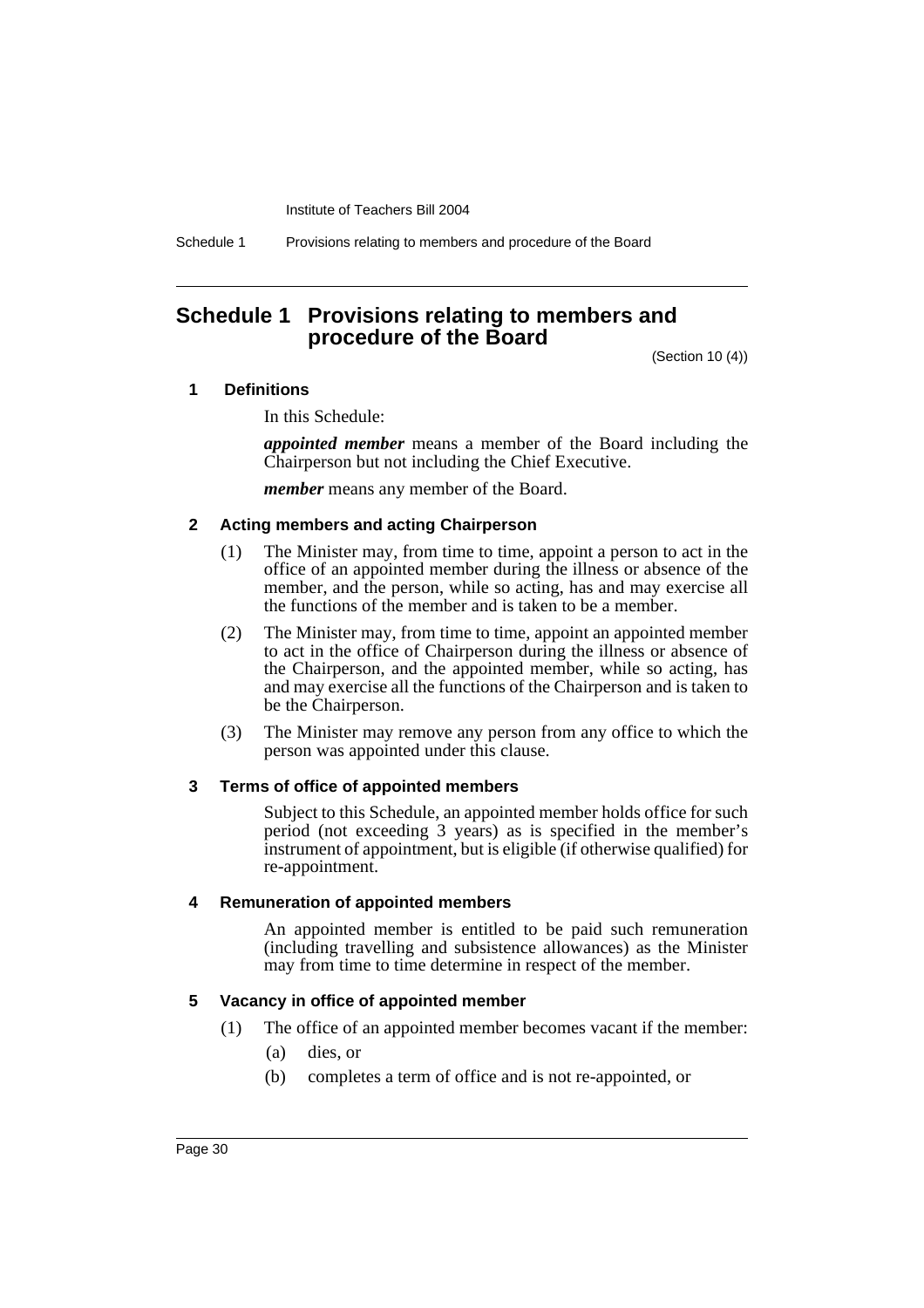- Provisions relating to members and procedure of the Board Schedule 1
	- (c) resigns the office by instrument in writing addressed to the Minister, or
	- (d) is removed from office by the Minister under this clause, or
	- (e) is absent from 3 consecutive meetings of the Board of which reasonable notice has been given to the member personally or by post, except on leave granted by the Minister or unless the member is excused by the Minister for having been absent from those meetings, or
	- (f) becomes bankrupt, applies to take the benefit of any law for the relief of bankrupt or insolvent debtors, compounds with his or her creditors or makes an assignment of his or her remuneration for their benefit, or
	- (g) becomes a mentally incapacitated person, or
	- (h) is convicted in New South Wales of an offence that is punishable by imprisonment for 12 months or more or is convicted elsewhere than in New South Wales of an offence that, if committed in New South Wales, would be an offence so punishable.
	- (2) The Minister may remove an appointed member from office at any time.

### **6 Filling of vacancy in office of appointed member**

If the office of any appointed member becomes vacant, a person is, subject to this Act, to be appointed to fill the vacancy.

### **7 Disclosure of pecuniary interests**

- (1) If:
	- (a) a member has a direct or indirect pecuniary interest in a matter being considered or about to be considered at a meeting of the Board, and
	- (b) the interest appears to raise a conflict with the proper performance of the member's duties in relation to the consideration of the matter,

the member must, as soon as possible after the relevant facts have come to the member's knowledge, disclose the nature of the interest at a meeting of the Board.

(2) A disclosure by a member at a meeting of the Board that the member: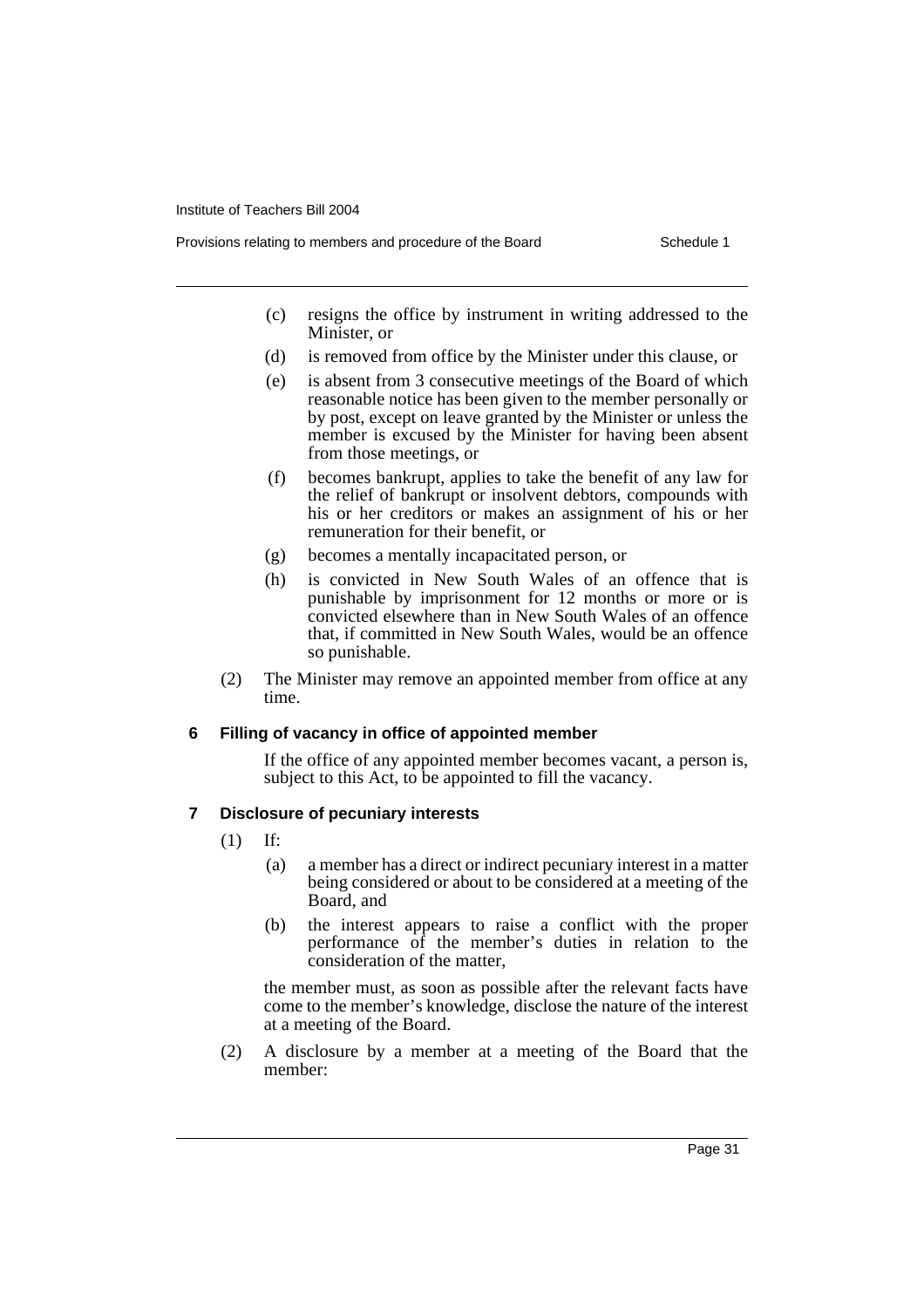- (a) is a member, or is in the employment, of a specified company or other body, or
- (b) is a partner, or is in the employment, of a specified person, or
- (c) has some other specified interest relating to a specified company or other body or to a specified person,

is a sufficient disclosure of the nature of the interest in any matter relating to that company or other body or to that person which may arise after the date of the disclosure and which is required to be disclosed under subclause (1).

- (3) Particulars of any disclosure made under this clause must be recorded by the Board in a book kept for the purpose and that book must be open at all reasonable hours to inspection by any person on payment of the fee determined by the Board.
- (4) After a member has disclosed the nature of an interest in any matter, the member must not, unless the Minister otherwise determines:
	- (a) be present during any deliberation of the Board with respect to the matter, or
	- (b) take part in any decision of the Board with respect to the matter.
- (5) For the purposes of the making of a determination by the Board under subclause (4), a member who has a direct or indirect pecuniary interest in a matter to which the disclosure relates must not:
	- (a) be present during any deliberation of the Board for the purpose of making the determination, or
	- (b) take part in the making by the Board of the determination.
- (6) A contravention of this clause does not invalidate any decision of the Board.

#### **8 Effect of certain other Acts**

- (1) Chapter 2 of the *Public Sector Employment and Management Act 2002* does not apply to or in respect of the appointment of an appointed member.
- (2) If by or under any Act provision is made:
	- (a) requiring a person who is the holder of a specified office to devote the whole of his or her time to the duties of that office, or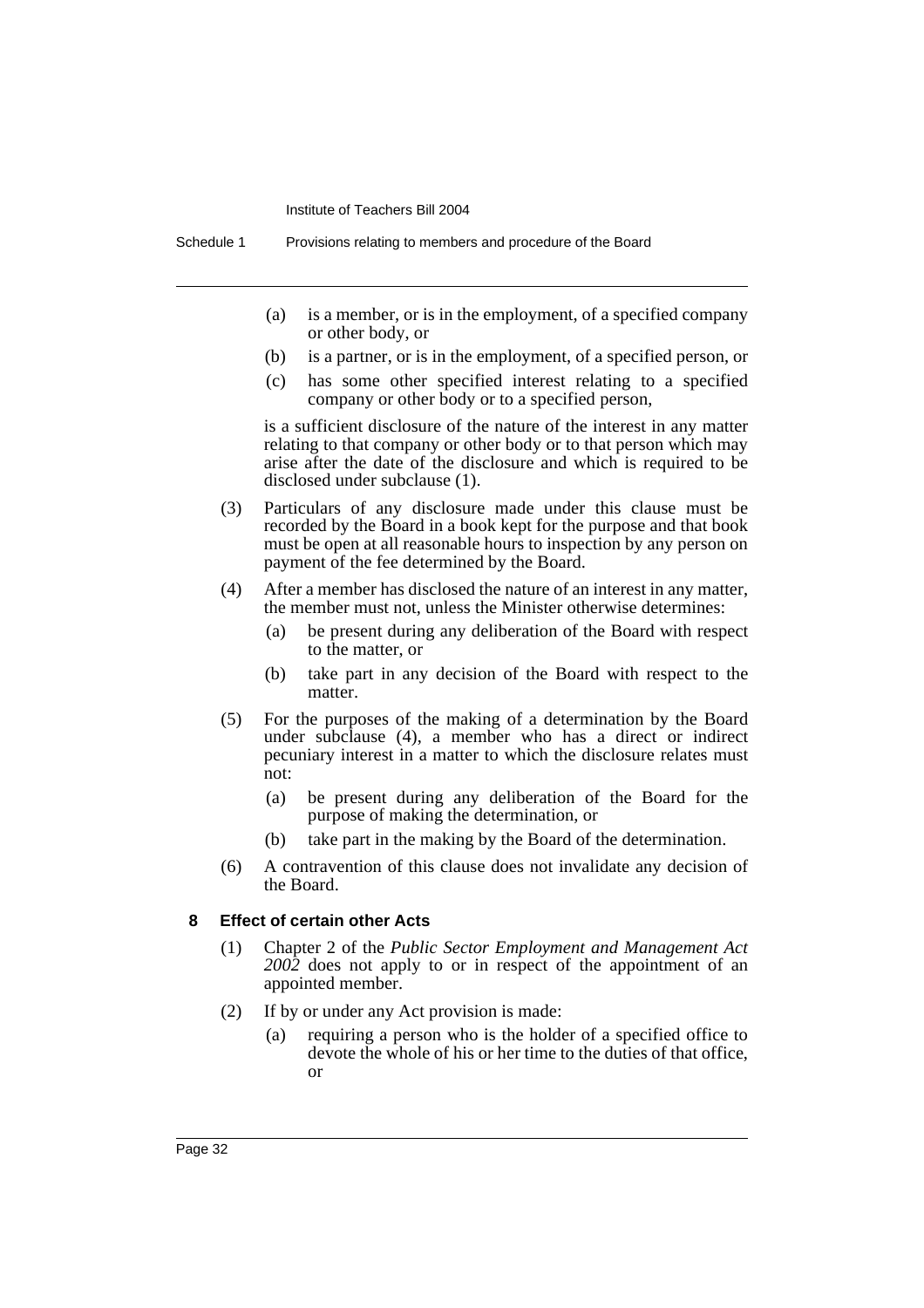Provisions relating to members and procedure of the Board Schedule 1

(b) prohibiting the person from engaging in employment outside the duties of that office,

the provision does not operate to disqualify the person from holding that office and also the office of an appointed member or from accepting and retaining any remuneration payable to the person under this Act as an appointed member.

#### **9 General procedure**

The procedure for the calling of meetings of the Board and for the conduct of business at those meetings is, subject to this Act and the regulations, to be as determined by the Board.

#### **10 Quorum**

The quorum for a meeting of the Board is 3 members (one of whom must be the Chief Executive).

#### **11 Presiding member**

- (1) The Chairperson (or, in the absence of the Chairperson, another appointed member elected as Chairperson for that meeting by the members who are present) is to preside at a meeting of the Board.
- (2) The presiding member has a deliberative vote and, in the event of an equality of votes, has a second or casting vote.

#### **12 Voting**

A decision supported by a majority of the votes cast at a meeting of the Board at which a quorum is present is the decision of the Board.

#### **13 Transaction of business outside meetings or by telephone**

- (1) The Board may, if it thinks fit, transact any of its business by the circulation of papers among all the members of the Board for the time being, and a resolution in writing approved in writing by a majority of those members is taken to be a decision of the Board.
- (2) The Board may, if it thinks fit, transact any of its business at a meeting at which members (or some members) participate by telephone, closed-circuit television or other means, but only if any member who speaks on a matter before the meeting can be heard by the other members.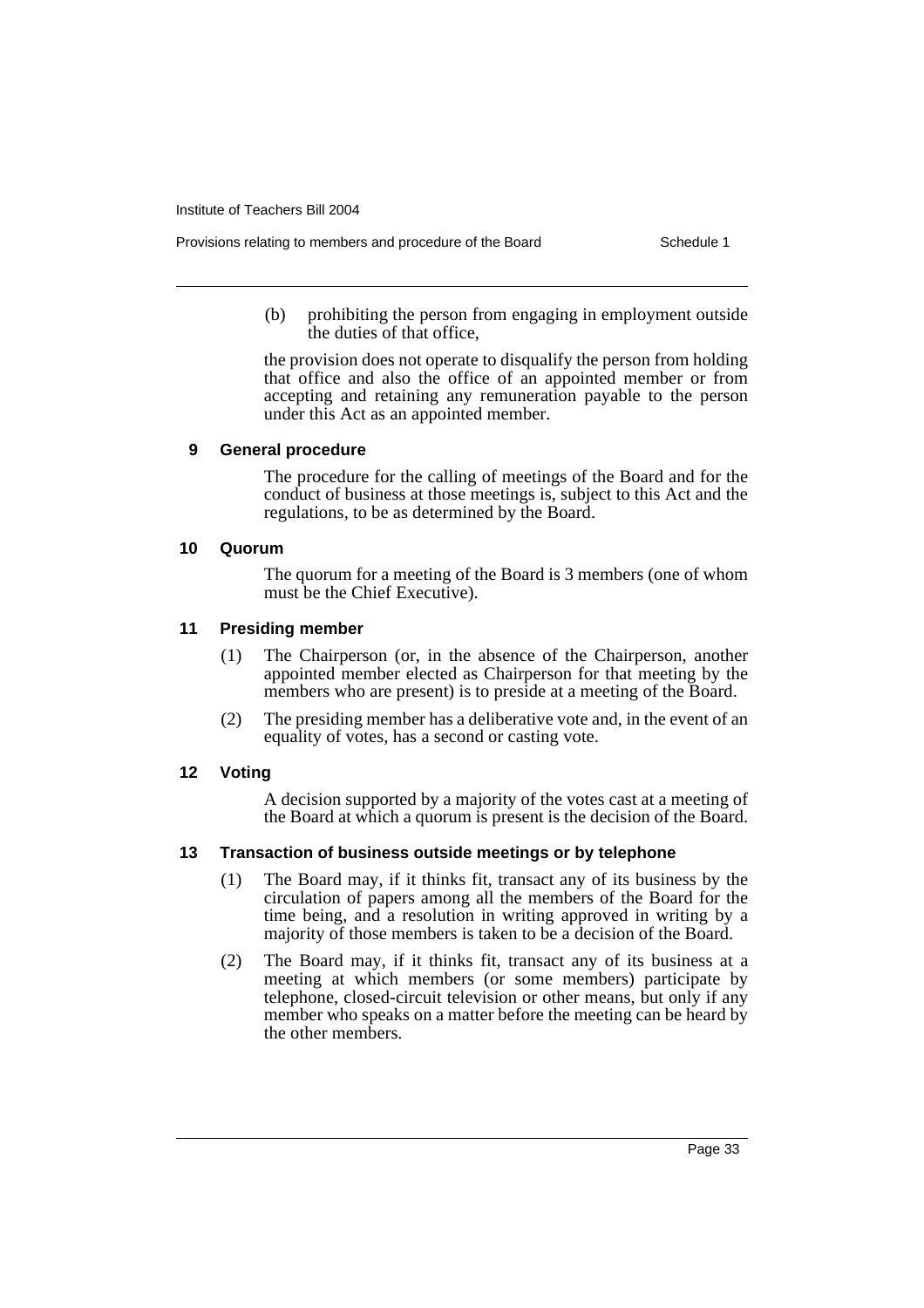Schedule 1 Provisions relating to members and procedure of the Board

- (3) For the purposes of:
	- (a) the approval of a resolution under subclause (1), or
	- (b) a meeting held in accordance with subclause (2),

the Chairperson and each member have the same voting rights as they have at an ordinary meeting of the Board.

- (4) A resolution approved under subclause (1) is, subject to the regulations, to be recorded in the minutes of the meetings of the Board.
- (5) Papers may be circulated among the members for the purposes of subclause (1) by facsimile or other transmission of the information in the papers concerned.

#### **14 First meeting**

The Minister may call the first meeting of the Board in such manner as the Minister thinks fit.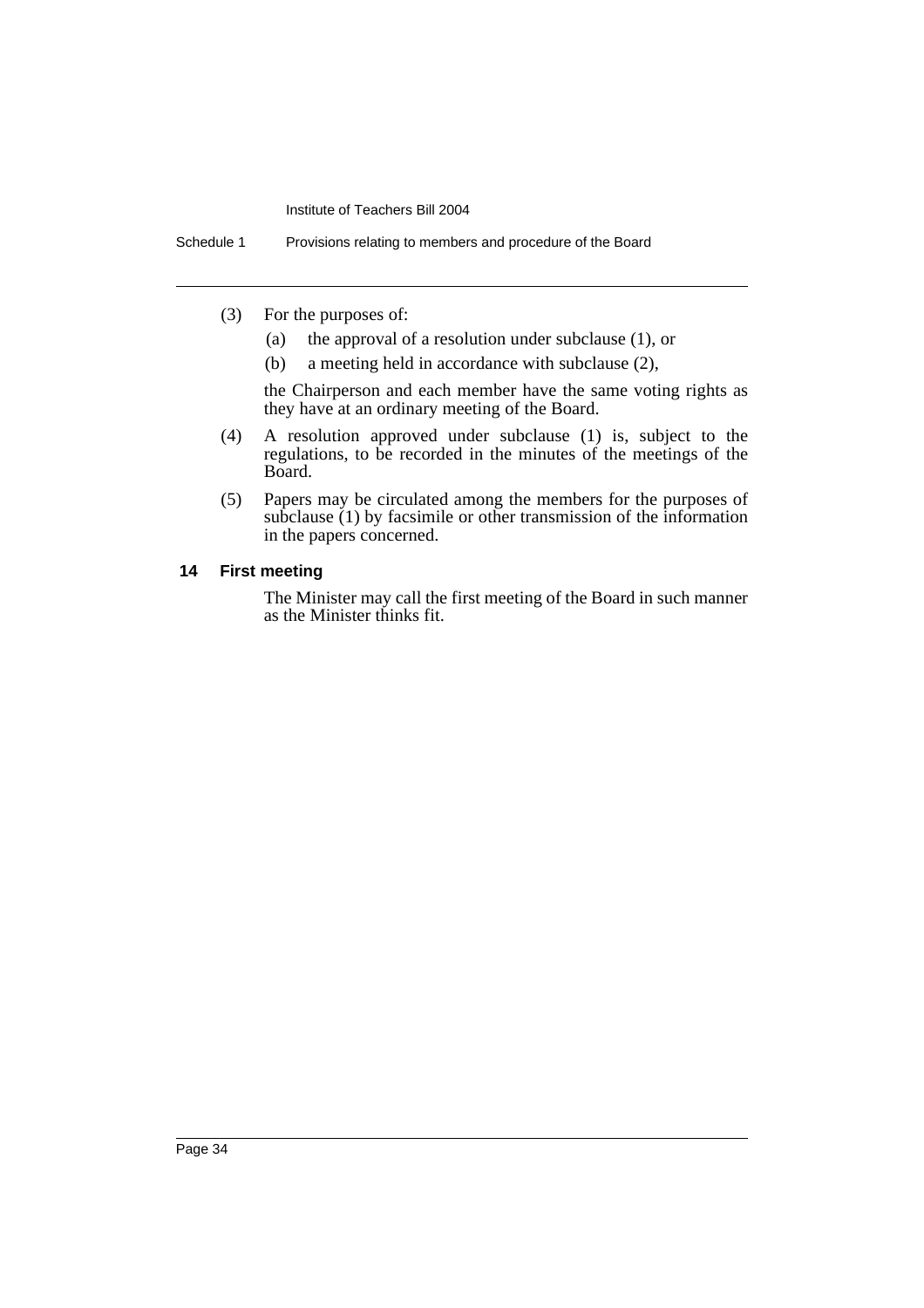Provisions relating to members and procedure of the Council Schedule 2

### **Schedule 2 Provisions relating to members and procedure of the Council**

(Section 13 (5))

#### **1 Definitions**

In this Schedule:

*appointed member* means an appointed member as referred to in section  $13(1)(b)$ .

*elected member* means an elected member as referred to in section 13 (1) (a).

*member* means any member of the Council (including the Chairperson).

#### **2 Terms of office of appointed and elected members**

- (1) Subject to this Schedule, an appointed member holds office for such period (not exceeding 3 years) as is specified in the member's instrument of appointment, but is eligible (if otherwise qualified) for re-appointment.
- (2) Subject to this Schedule and the regulations, an elected member holds office for a period of 3 years.

#### **3 Acting appointed and elected members**

- (1) The Minister may, from time to time, appoint a person to act in the office of an appointed member during the illness or absence of the appointed member, and the person, while so acting, has and may exercise all the functions of the member and is taken to be a member. The Minister may remove any person from the office to which the person was appointed under this subclause.
- (2) The regulations may provide for the appointment of a person to act in the office of an elected member during the illness or absence of the elected member, and the person, while so acting, has and may exercise all the functions of the member and is taken to be a member.

#### **4 Remuneration of appointed and elected members**

An appointed member or an elected member is entitled to be paid such remuneration (including travelling and subsistence allowances) as the Minister may from time to time determine in respect of the member.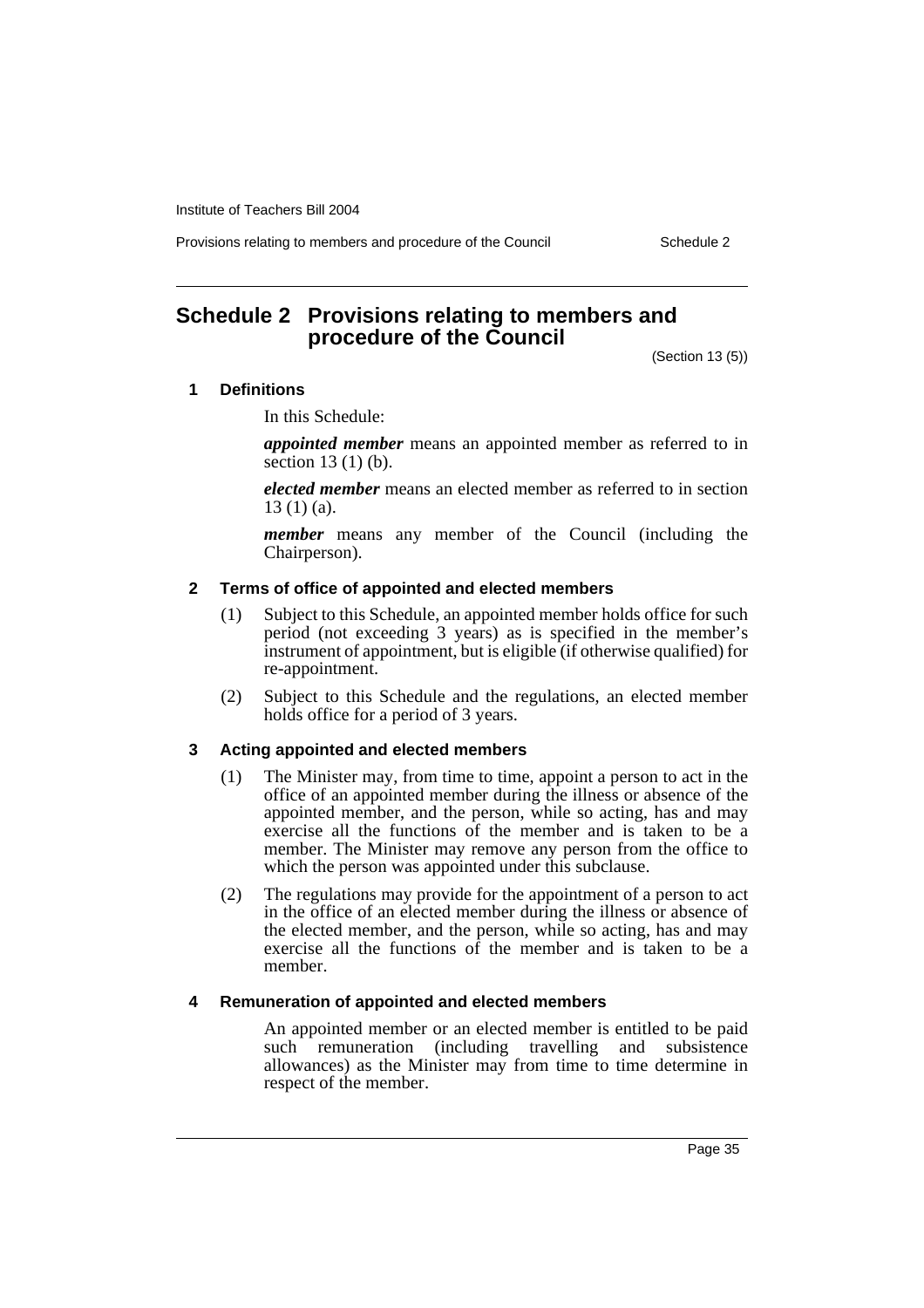#### **5 Filling of vacancy in office of appointed or elected members**

- (1) If the office of any appointed member becomes vacant, a person is, subject to this Act, to be appointed to fill the vacancy.
- (2) If the office of any elected member becomes vacant, the vacancy is to be filled in accordance with the regulations.

#### **6 Vacancy in office of appointed or elected member**

- (1) The office of an appointed member or an elected member becomes vacant if the member:
	- (a) dies, or
	- (b) completes a term of office and, in the case of an appointed member, is not re-appointed, or
	- (c) resigns the office by instrument in writing addressed to the Minister, or
	- (d) is removed from office by the Minister under this clause, or
	- (e) is absent from 3 consecutive meetings of the Council of which reasonable notice has been given to the member personally or by post, except on leave granted by the Minister or unless the member is excused by the Minister for having been absent from those meetings, or
	- (f) becomes bankrupt, applies to take the benefit of any law for the relief of bankrupt or insolvent debtors, compounds with his or her creditors or makes an assignment of his or her remuneration for their benefit, or
	- (g) becomes a mentally incapacitated person, or
	- (h) is convicted in New South Wales of an offence that is punishable by imprisonment for 12 months or more or is convicted elsewhere than in New South Wales of an offence that, if committed in New South Wales, would be an offence so punishable.
- (2) The Minister may remove an appointed member from office at any time.
- (3) The Minister may remove an elected member from office at any time for misbehaviour or incompetence.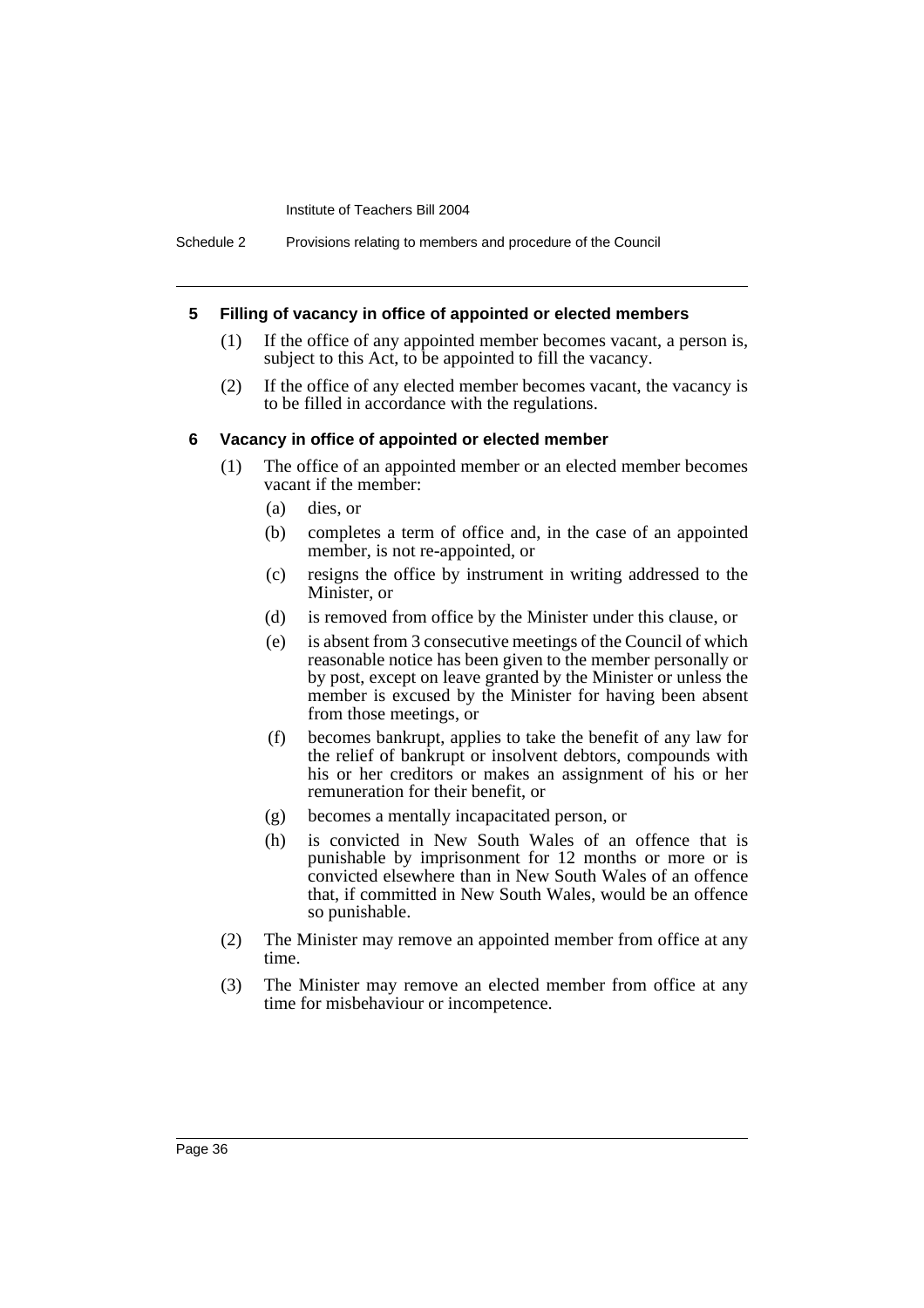Provisions relating to members and procedure of the Council Schedule 2

#### **7 Disclosure of pecuniary and other conflicts of interests**

- (1) If:
	- (a) a member has a direct or indirect pecuniary interest, or any other interest, in a matter being considered or about to be considered at a meeting of the Council, and
	- (b) the interest appears to raise a conflict with the proper performance of the member's duties in relation to the consideration of the matter,

the member must, as soon as possible after the relevant facts have come to the member's knowledge, disclose the nature of the interest at a meeting of the Council.

- (2) A disclosure by a member at a meeting of the Council that the member:
	- (a) is a member, or is in the employment, of a specified company or other body, or
	- (b) is a partner, or is in the employment, of a specified person, or
	- (c) has some other specified interest relating to a specified company or other body or to a specified person,

is a sufficient disclosure of the nature of the interest in any matter relating to that company or other body or to that person which may arise after the date of the disclosure and which is required to be disclosed under subclause (1).

- (3) Particulars of any disclosure made under this clause must be recorded by the Council in a book kept for the purpose and that book must be open at all reasonable hours to inspection by any person on payment of the fee determined by the Institute.
- (4) After a member has disclosed the nature of an interest in any matter, the member must not, unless the Minister or the Council otherwise determines:
	- (a) be present during any deliberation of the Council with respect to the matter, or
	- (b) take part in any decision of the Council with respect to the matter.
- (5) For the purposes of the making of a determination by the Council under subclause (4), a member who has a direct or indirect pecuniary interest, or any other interest, in a matter to which the disclosure relates must not: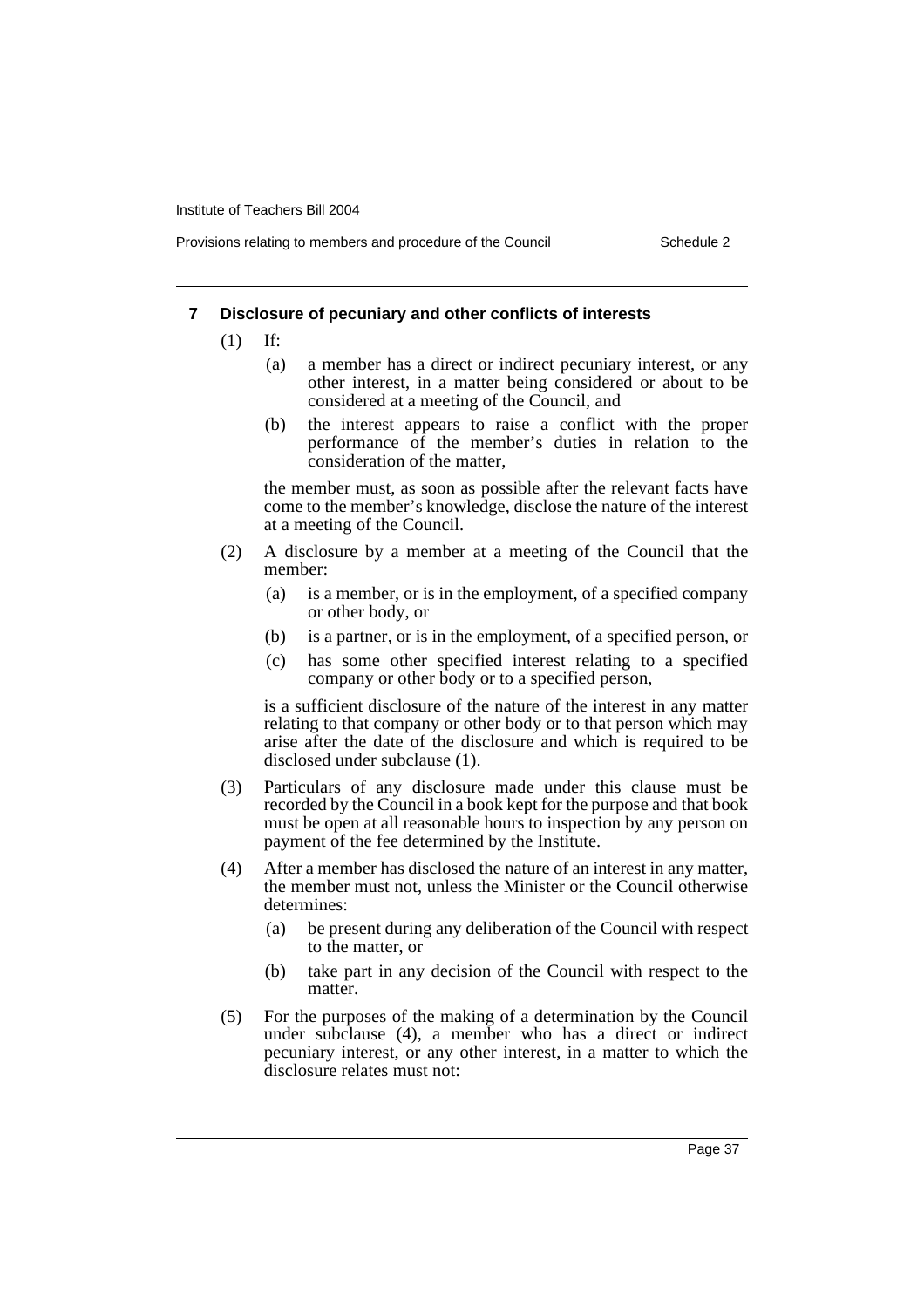- (a) be present during any deliberation of the Council for the purpose of making the determination, or
- (b) take part in the making by the Council of the determination.
- (6) A contravention of this clause does not invalidate any decision of the Council.

#### **8 General procedure**

The procedure for the calling of meetings of the Council and for the conduct of business at those meetings is, subject to this Act and the regulations, to be as determined by the Council.

#### **9 Quorum**

The quorum for a meeting of the Council is 12 members.

#### **10 Presiding member**

- (1) The Chairperson or, in the absence of the Chairperson, another member elected to chair the meeting by the members present is to preside at a meeting of the Council.
- (2) The presiding member has a deliberative vote and, in the event of an equality of votes, has a second or casting vote.

#### **11 Voting**

A decision supported by a majority of the votes cast at a meeting of the Council at which a quorum is present is the decision of the Council.

#### **12 Transaction of business outside meetings or by telephone**

- (1) The Council may, if it thinks fit, transact any of its business by the circulation of papers among all the members of the Council for the time being, and a resolution in writing approved in writing by a majority of those members is taken to be a decision of the Council.
- (2) The Council may, if it thinks fit, transact any of its business at a meeting at which members (or some members) participate by telephone, closed-circuit television or other means, but only if any member who speaks on a matter before the meeting can be heard by the other members.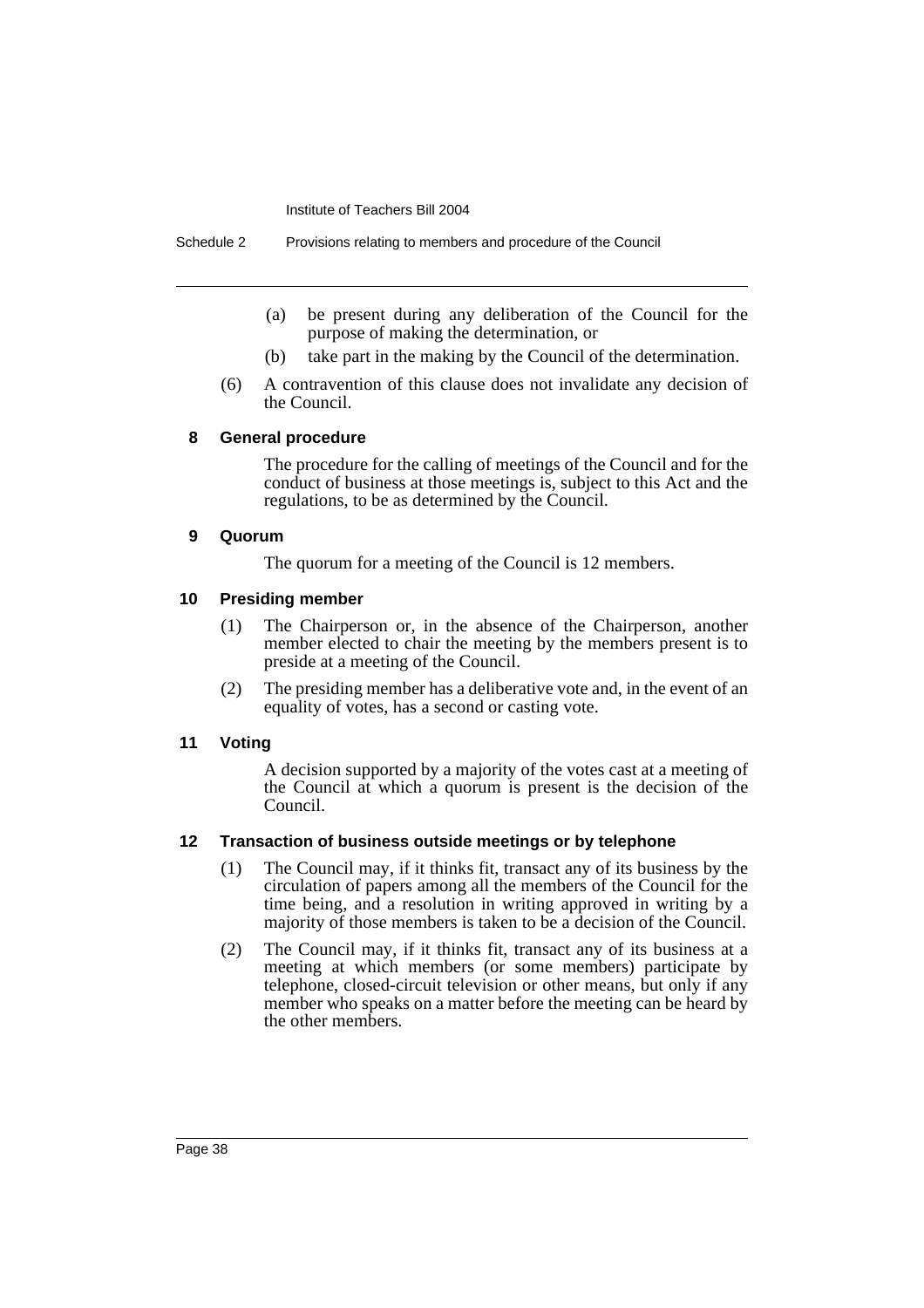- (3) For the purposes of:
	- (a) the approval of a resolution under subclause (1), or
	- (b) a meeting held in accordance with subclause (2),

the Chairperson and each member have the same voting rights as they have at an ordinary meeting of the Council.

- (4) A resolution approved under subclause (1) is, subject to the regulations, to be recorded in the minutes of the meetings of the Council.
- (5) Papers may be circulated among the members for the purposes of subclause (1) by facsimile or other transmission of the information in the papers concerned.

#### **13 First meeting**

The Minister may call the first meeting of the Council in such manner as the Minister thinks fit.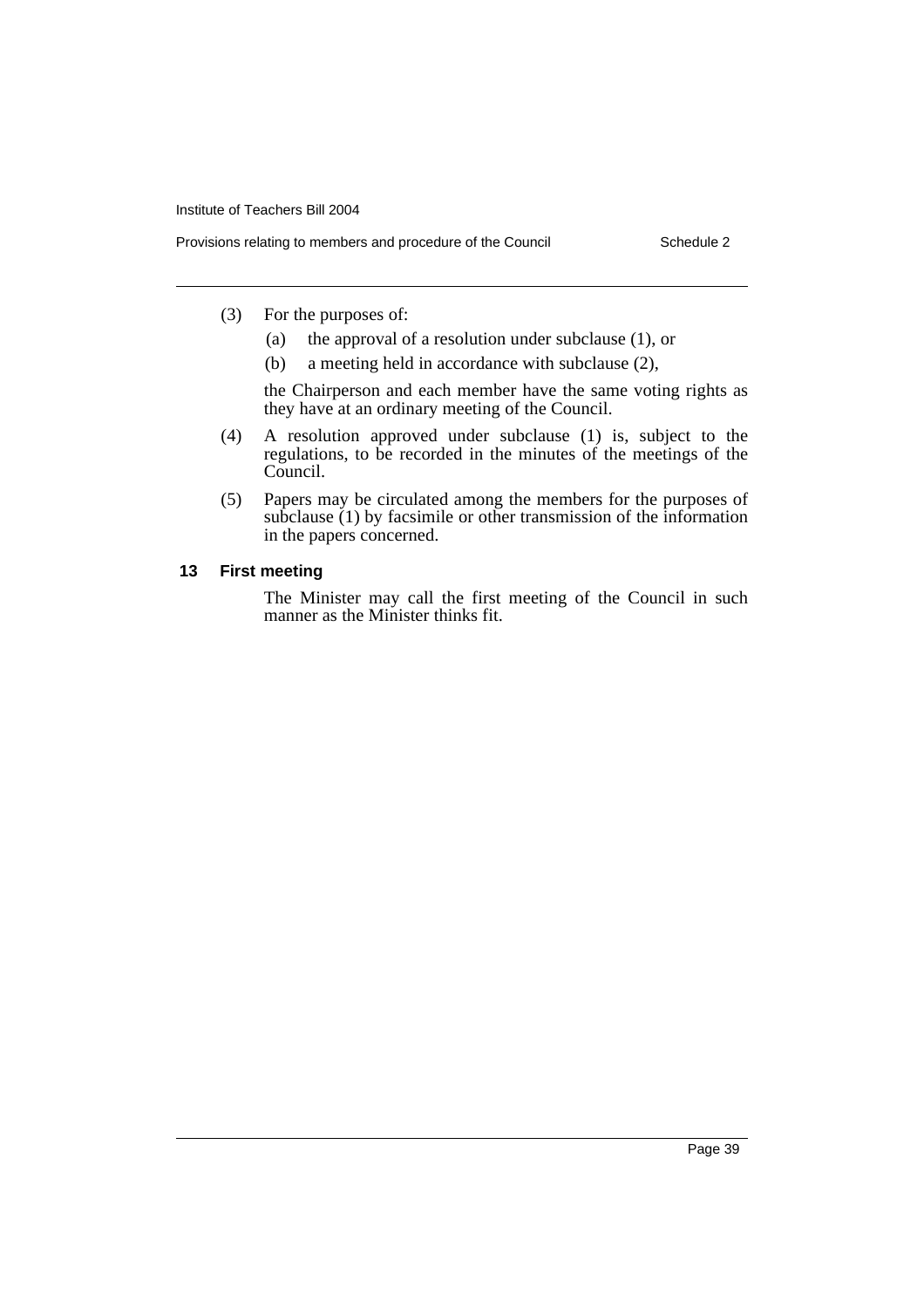Schedule 3 Savings and transitional provisions

## **Schedule 3 Savings and transitional provisions**

(Section 53)

### **Part 1 General**

### **1 Regulations**

- (1) The regulations may contain provisions of a savings or transitional nature consequent on the enactment of the following Acts: this Act
- (2) Any such provision may, if the regulations so provide, take effect from the date of assent to the Act concerned or a later date.
- (3) To the extent to which any such provision takes effect from a date that is earlier than the date of its publication in the Gazette, the provision does not operate so as:
	- (a) to affect, in a manner prejudicial to any person (other than the State or an authority of the State), the rights of that person existing before the date of its publication, or
	- (b) to impose liabilities on any person (other than the State or an authority of the State) in respect of anything done or omitted to be done before the date of its publication.

### **Part 2 Provisions consequent on enactment of this Act**

### **2 Interim Council**

- (1) Until such time as the elected members of the Council are elected in accordance with section 13 (1) (a), the Council is to consist of such members as may be appointed by the Minister.
- (2) Schedule 2 to this Act applies, with such modifications as are necessary, to and in respect of any such interim Council.